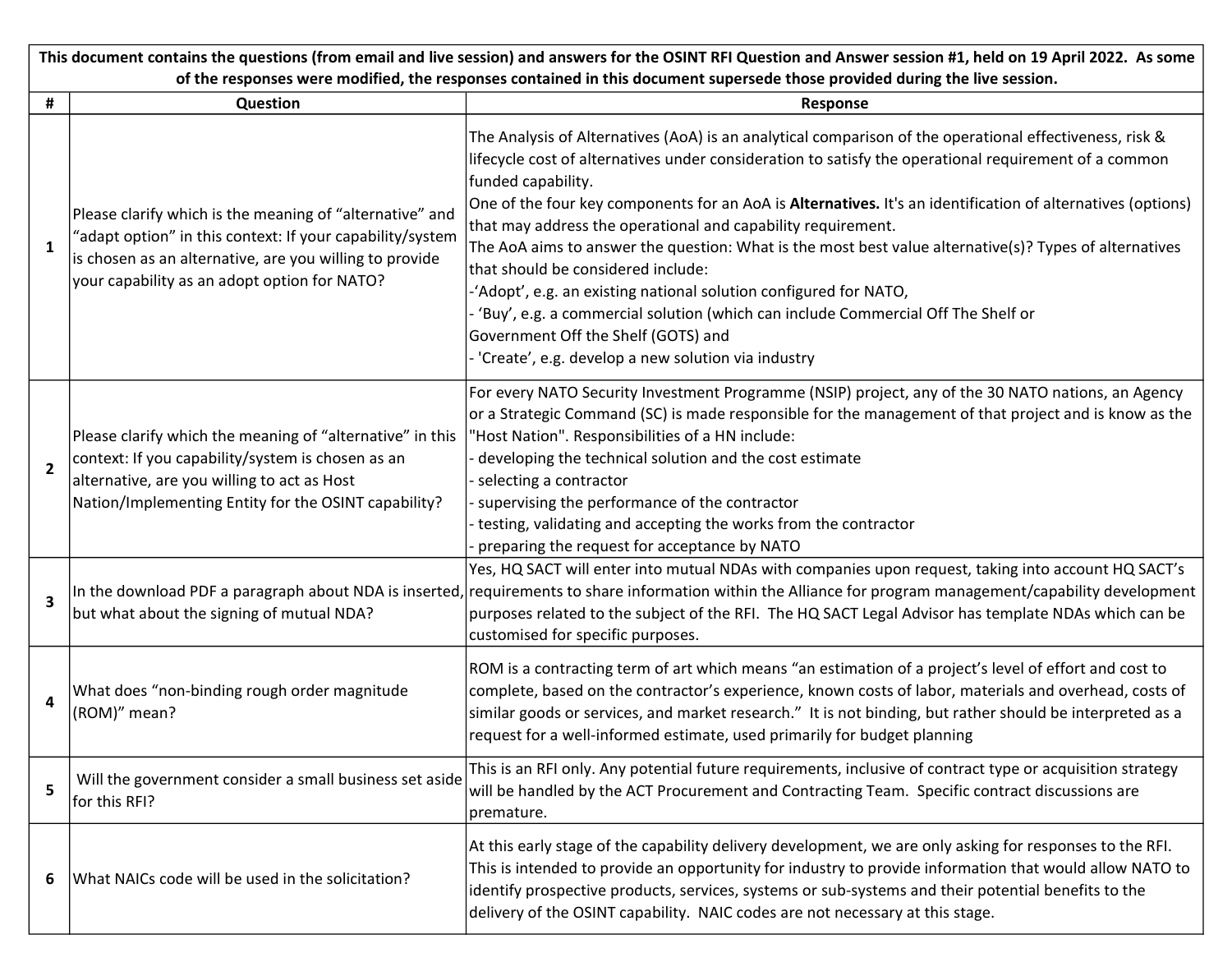| $\overline{7}$ | Will there be any past performance requirements and if<br>so, what will they be?                                                                                                                                                       | This is an RFI only. Any potential future requirements, inclusive of contract type or acquisition strategy<br>will be handled by the ACT Procurement and Contracting Team. Specific contract discussions are<br>premature.                                                                                                                       |
|----------------|----------------------------------------------------------------------------------------------------------------------------------------------------------------------------------------------------------------------------------------|--------------------------------------------------------------------------------------------------------------------------------------------------------------------------------------------------------------------------------------------------------------------------------------------------------------------------------------------------|
| 8              | Is it the contracting office's intent to issue a sole source<br>award or IDIQ?                                                                                                                                                         | This is an RFI only. Any potential future requirements, inclusive of contract type or acquisition strategy<br>will be handled by the ACT Procurement and Contracting Team. Specific contract discussions are<br>premature.                                                                                                                       |
| 9              | Is there a transition process into NATO if selected, and<br>who will support it at (any/all) locations?                                                                                                                                | This is an RFI only. Any potential future requirements, inclusive of contract type or acquisition strategy<br>will be handled by the ACT Procurement and Contracting Team. Specific contract discussions are<br>premature.                                                                                                                       |
| 10             | What is the GFE via the Commerce Department or the<br>US or other NATO National component of<br>Transformation Command which the vendor needs to<br>integrate with? What are the ATO considerations for<br>integration and operations? | This is an RFI only. Any potential future requirements, inclusive of contract type or acquisition strategy<br>will be handled by the ACT Procurement and Contracting Team. Specific contract discussions are<br>premature.                                                                                                                       |
| 11             | What is the dedicated program schedule and funding?                                                                                                                                                                                    | This is an RFI only. Any potential future requirements, inclusive of contract type or acquisition strategy<br>will be handled by the ACT Procurement and Contracting Team. Specific contracting questions are<br>premature. The budget will be assessed during the CPP development and is dependent on the acquisition<br>strategy.              |
| 12             | What is ACT's expected budget for this project?                                                                                                                                                                                        | The budget will be assessed during the CPP development and is dependent on the acquisition strategy.                                                                                                                                                                                                                                             |
| 13             | What is the expected length of the contract?                                                                                                                                                                                           | This is an RFI only. Any potential future requirements, inclusive of contract type or acquisition strategy<br>will be handled by the ACT Procurement and Contracting Team. Specific contracting questions are<br>premature                                                                                                                       |
| 14             | What contract vehicle or contracting mechanism is<br>expected to be used?                                                                                                                                                              | This is an RFI only. Any potential future requirements, inclusive of contract type or acquisition strategy<br>will be handled by the ACT Procurement and Contracting Team. Specific contract discussions are<br>premature.                                                                                                                       |
| 15             | If NATO releases a formal RFP, will the RFP be<br>technically acceptable at lowest cost, or best value?                                                                                                                                | This is an RFI only. Any potential future requirements, inclusive of contract type or acquisition strategy<br>will be handled by the ACT Procurement and Contracting Team. Specific contract discussions are<br>premature.                                                                                                                       |
| 16             | Will NATO be releasing a formal RFP/RFQ and award in<br>the calendar year 2022?                                                                                                                                                        | This is an RFI only. Any potential future requirements, inclusive of contract type or acquisition strategy<br>will be handled by the ACT Procurement and Contracting Team. Specific contract discussions are<br>premature.                                                                                                                       |
| 17             | Will NATO consider releasing the competitive<br>solicitation as a small business set aside?                                                                                                                                            | This is an RFI only. Any potential future requirements, inclusive of contract type or acquisition strategy<br>will be handled by the ACT Procurement and Contracting Team. Specific contract discussions are<br>premature.                                                                                                                       |
| 18             | I'm just trying to map out some timescales for this<br>project. Is it possible to indicate when the authority is<br>expecting to be on contract with its chosen supplier,<br>and if you have a budget set please?                      | This is an RFI only. Any potential future requirements, inclusive of contract type or acquisition strategy<br>will be handled by the ACT Procurement and Contracting Team. Specific contracting questions are<br>premature. The timeline and budget will be assessed during the CPP development and is dependent on<br>the acquisition strategy. |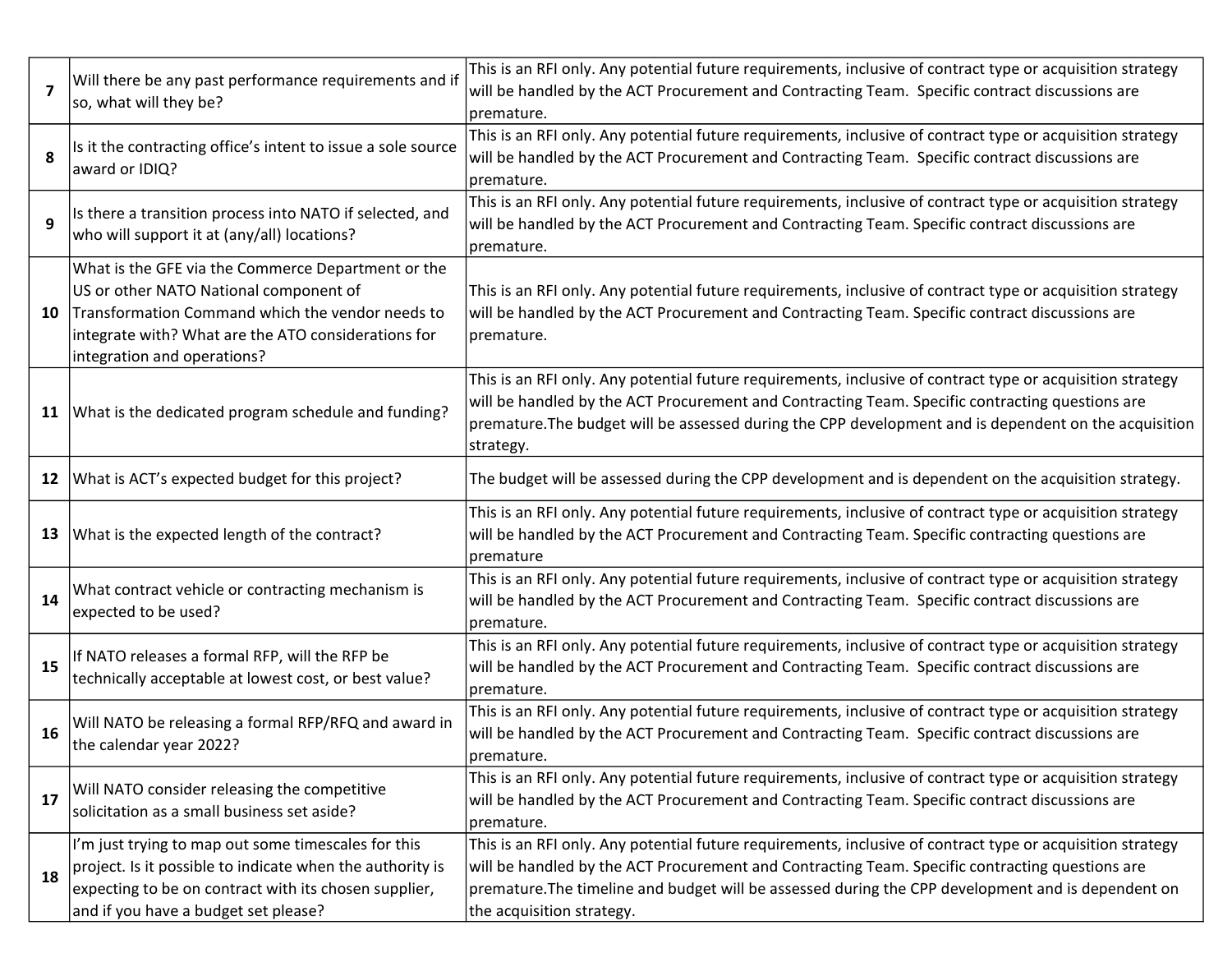|    | For clarification of RFI, is the requirement of this<br>contract technological enablement of OSINT or is the<br>19<br>requirement a combination of technology and analytica<br>services?                                                                                                                                                                                 | This is an RFI only. Any potential future requirements, inclusive of contract type or acquisition strategy<br>will be handled by the ACT Procurement and Contracting Team. Specific contract discussions are<br>premature.                                                                                                                                                                                                                                                                                                                                                                                                                                                                                                                                                                                                                   |
|----|--------------------------------------------------------------------------------------------------------------------------------------------------------------------------------------------------------------------------------------------------------------------------------------------------------------------------------------------------------------------------|----------------------------------------------------------------------------------------------------------------------------------------------------------------------------------------------------------------------------------------------------------------------------------------------------------------------------------------------------------------------------------------------------------------------------------------------------------------------------------------------------------------------------------------------------------------------------------------------------------------------------------------------------------------------------------------------------------------------------------------------------------------------------------------------------------------------------------------------|
|    |                                                                                                                                                                                                                                                                                                                                                                          | Additionally, this RFI is intended to give industry an opportunity to provide information that would allow<br>NATO to identify prospective products, services, systems, or sub-systems and their potential benefits to<br>the delivery of the OSINT capability. Therefore, insight into both would be appreciated.                                                                                                                                                                                                                                                                                                                                                                                                                                                                                                                           |
| 20 | Is there a long-term resource plan/program for<br>mainstreaming this Transformation Command initiative<br>into the baseline NATO Intelligence capability?                                                                                                                                                                                                                | Yes. At this time, it is envisaged that this initiative will be integrated into a larger NATO Intelligence<br>capability in the future. The CPP, of which this RFI is a part of, is the mechanism to achieve this.                                                                                                                                                                                                                                                                                                                                                                                                                                                                                                                                                                                                                           |
| 21 | denominator: support NATO's decision-making<br>capabilities. Why is NATO dividing all these requests<br>into different RFIs?                                                                                                                                                                                                                                             | We appreciate your insight, seeing the commonalities between so many of these concerning data,<br>analytics and decision making. Know that HQ SACT is aware of the emergence of these dependent<br>Many of the RFIs from NATO seem to have one common programmes and that we are making progress at the portfolio level to properly integrate. There is<br>typically a 1:1 match between Operational Requirement Statements and Programmes, and consequently<br>RFIs. As such, the practice resulted in a fairly large number of interrelated programmes. HQ SACT has<br>recognised the dependencies and commonalities among these programmes and is making strides to<br>properly integrate items at the portfolio level. For instance, although IMINT and OSINT conducted<br>separate RFIs, they will both fall within the same programme. |
| 22 | Would the output of OSINT be used for any other<br>purposes i.e. IEA, StratCom, Information Activities, etc.                                                                                                                                                                                                                                                             | Yes. We are in collaboration with those other communities of interest to ensure optimised usage of<br>solutions and products.                                                                                                                                                                                                                                                                                                                                                                                                                                                                                                                                                                                                                                                                                                                |
| 23 | Is there a staged implementation plan to achieve all of<br>the capabilities mentioned in the RFI, or are some of<br>them purely aspirational?                                                                                                                                                                                                                            | Yes. The ambition of the CPP is to fulfill all capabilities outlined. NATO specifically identified these<br>requirements to fill the capability gap.                                                                                                                                                                                                                                                                                                                                                                                                                                                                                                                                                                                                                                                                                         |
| 24 | Who determines if the vendor's OSINT system, sub-<br>system, service or capability is compliant with NATO's<br>Federated Mission Network (FMN) concept? Is that the<br>vendor or NATO?                                                                                                                                                                                   | This is determined by the Project Management team and NATO's Implementing Entity. Further<br>information on FMN can be found at the following link: https://www.act.nato.int/activities/fmn.<br>Remember, the final capability will be required to be FMN compliant, but the absence of direct<br>knowledge and experience should not preclude submission to the RFI.                                                                                                                                                                                                                                                                                                                                                                                                                                                                        |
| 25 | Please clarify what is meant by this question. "FOR<br>NATO NATIONS ONLY: If your capability/system is<br>chosen as an alternative, are you willing to provide your<br>capability as an adopted option for NATO?" Is NATO<br>looking for exclusive access or licensing? Is NATO<br>planning on sharing the selected vendor capabilities<br>with some non-NATO countries? | These questions are meant to be answered only by NATO Nations. These questions are specific to NATO<br>Nations (should they proffer an solution already in service). They are not meant for private companies.                                                                                                                                                                                                                                                                                                                                                                                                                                                                                                                                                                                                                               |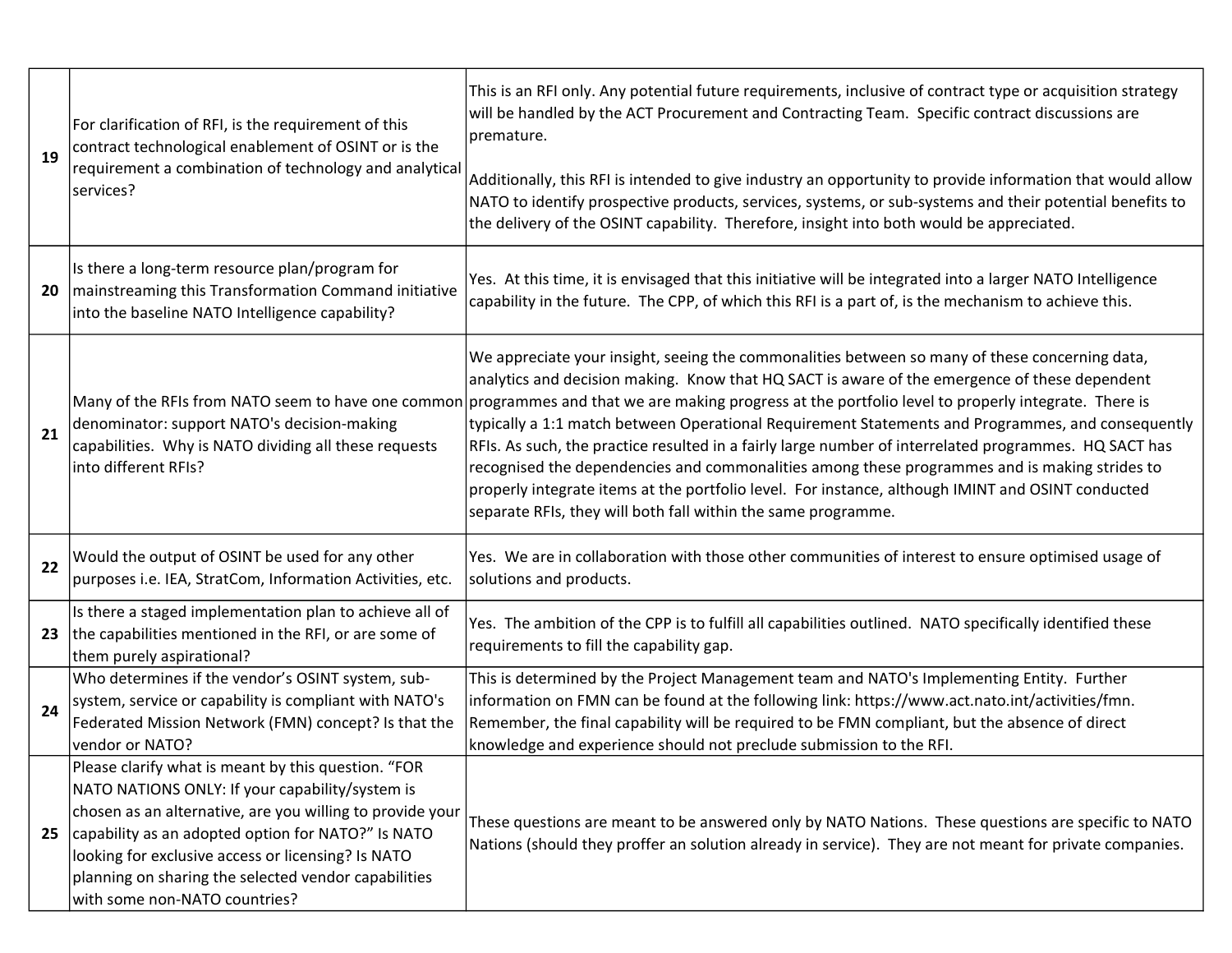| 26 | Please clarify what is meant by this question. "FOR<br>NATO NATIONS ONLY: If your capability/system is<br>chosen as an alternative, are you willing to act as Host<br>Nation/Implementing Entity for the OSINT capability?"                                                                              | These questions are meant to be answered only by NATO Nations. These questions are specific to NATO                                                                                                                                                                                                                                                                                                                                                  |
|----|----------------------------------------------------------------------------------------------------------------------------------------------------------------------------------------------------------------------------------------------------------------------------------------------------------|------------------------------------------------------------------------------------------------------------------------------------------------------------------------------------------------------------------------------------------------------------------------------------------------------------------------------------------------------------------------------------------------------------------------------------------------------|
|    | Are there some additional responsibilities or vendor<br>related program management responsibilities that<br>should be considered as part of being a Host Nation<br>candidate?                                                                                                                            | Nations (should they proffer an solution already in service). They are not meant for private companies.                                                                                                                                                                                                                                                                                                                                              |
| 27 | Is NATO looking for the vendor to provide people,<br>services, and technology? Or just technology?                                                                                                                                                                                                       | We are considering all possibilities. This RFI is intended to give industry an opportunity to provide<br>information that would allow NATO to identify prospective products, services, systems, or sub-systems<br>and their potential benefits to the delivery of the OSINT capability. Therefore, insight into all scenarios<br>would be appreciated.                                                                                               |
| 28 | We recommend that NATO consider a professional<br>services CLIN through a time and material engagement<br>that allows for dedicated technical resources to support<br>the program through its term. Will NATO consider<br>OSINT and or technology residents to support the<br>contract through its term? | At this stage, we are examining what is available within the market and how it meets our working and<br>security arrangements. The purpose of this RFI is to provide industry an opportunity to provide<br>information that would allow NATO to identify prospective products, services, systems or sub-systems<br>and their potential benefits to the delivery of the OSINT capability. Please let us know of your<br>recommendation and reasoning. |
| 29 | Referencing 'Capabilities' Tab, question 12: What is the<br>NATO FMN concept and their associated spirals?                                                                                                                                                                                               | Further information on FMN can be found at the following link: https://www.act.nato.int/activities/fmn.<br>Remember, the final capability will be required to be FMN compliant, but the absence of direct<br>knowledge and experience should not preclude submission to the RFI.                                                                                                                                                                     |
| 30 | Complying with NATO interoperability standards and<br>profiles and Federated Mission Networking<br>requirements. Please elaborate on the NATO<br>interoperability standards and the "Federated Mission<br>Networking" requirements.                                                                      | We are currently assessing what FMN related documentation and the information can be released.<br>Further information on FMN can be found at the following link: https://www.act.nato.int/activities/fmn.<br>Remember, the final capability will be required to be FMN compliant, but direct knowledge and<br>experience should not preclude submission to the RFI.                                                                                  |
| 31 | Does the vendor need to have direct knowledge and<br>experience on NATO's Federated Mission Network<br>concept and spiral to qualify for this submission?                                                                                                                                                | The final capability will be required to be FMN compliant, but direct knowledge and experience should<br>not preclude submission to the RFI.                                                                                                                                                                                                                                                                                                         |
| 32 | Being accessible via Bi-Strategic Command Automated<br>Information (AIS) and NATO's Core Enterprise Services<br>using NATO security procedures and directives. What<br>are the restrictions and regulations of AIS and NATOs<br>core enterprise services?                                                | We are currently assessing what AIS and NATO Core Enterprise Services data can be released. Further<br>information may be provided at a later time if needed.                                                                                                                                                                                                                                                                                        |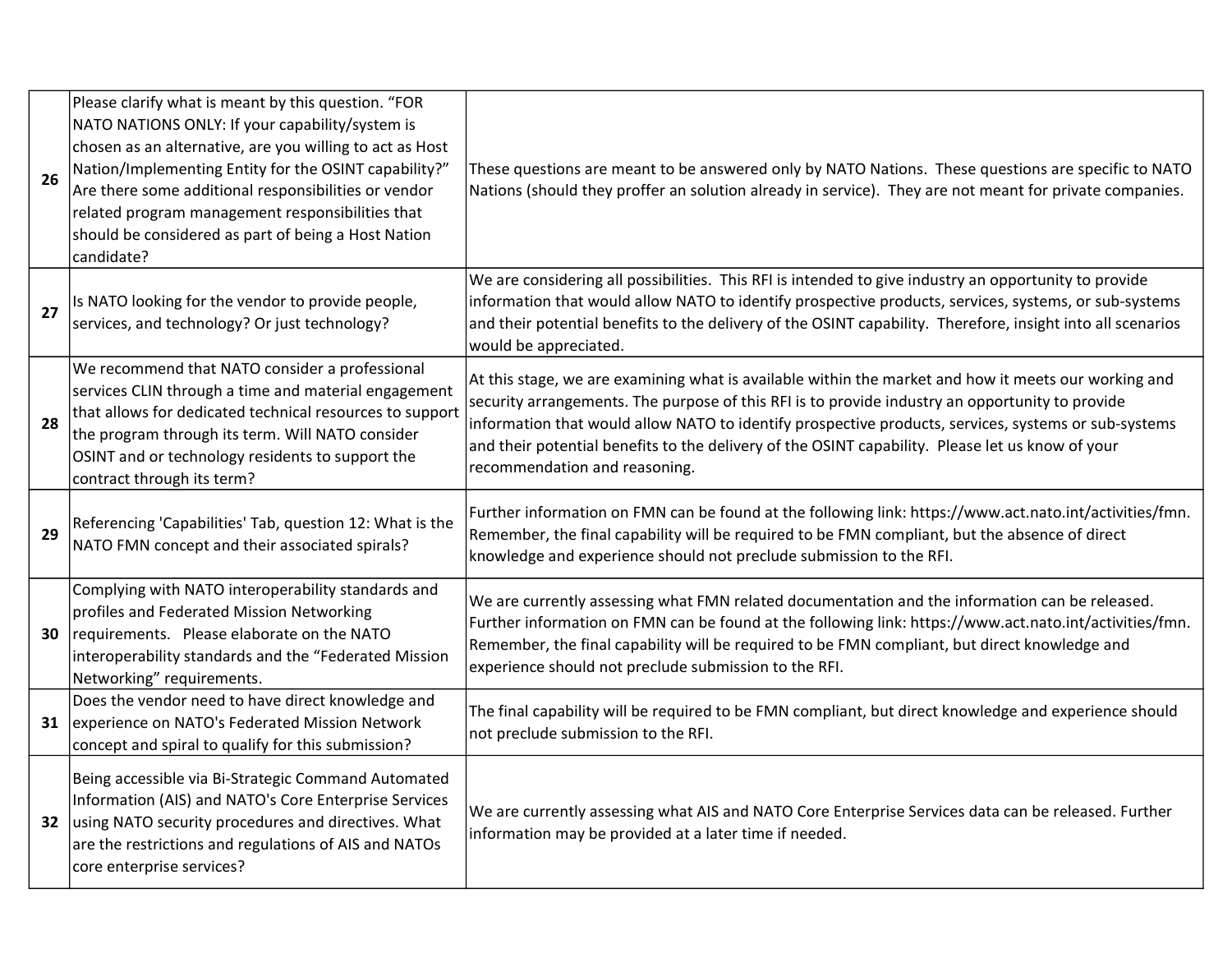| 33 | "NATO requires an OSINT system" (Section 2.1.2)<br>requiring a blend of three elements: people, processes<br>three elements or if there is interest in receiving a<br>response that addresses only one element (i.e. tools).                                                                                                                                              | At this stage in the process, we seek to understand the future interactions between people, processes<br>and tools. Please advise if RFI responses should cover all and tools. Once understood, further decisions can be made to ascertain the required blend. However, for<br>this RFI, we are focused on the tools as we feel that is where the subject matter expertise of industry lies.                                                                                                                                                                                                                                                                                                                                                                                                                                                                                                         |
|----|---------------------------------------------------------------------------------------------------------------------------------------------------------------------------------------------------------------------------------------------------------------------------------------------------------------------------------------------------------------------------|------------------------------------------------------------------------------------------------------------------------------------------------------------------------------------------------------------------------------------------------------------------------------------------------------------------------------------------------------------------------------------------------------------------------------------------------------------------------------------------------------------------------------------------------------------------------------------------------------------------------------------------------------------------------------------------------------------------------------------------------------------------------------------------------------------------------------------------------------------------------------------------------------|
| 34 | Please advise if the acquisition strategy favors an<br>approach that can deliver an OSINT system that blends<br>the three elements (people, processes and tools) or if<br>individual elements will be procured separately.                                                                                                                                                | The answer to this question is yet to be determined. We are currently in the beginning stages of<br>developing our Capability Programme Plan (CPP), which will include an analysis of alternatives that will<br>provide an independent assessment of alternatives and their associated acquisition strategies.                                                                                                                                                                                                                                                                                                                                                                                                                                                                                                                                                                                       |
| 35 | Capabilities mentioned Tab 1. Capability overview do<br>not line up with the questions on this tab; i.e. A-E on<br>line 2. Is it the intent the capabilities are assess through<br>requirements 1-5 on Tab 2 Requirements Assessment?                                                                                                                                     | Yes. We recognize that the elements from TAB 1 are not a 1:1 match to those in TAB2. In question 1 of<br>TAB 1, we are asking respondents to explain at a very high level which elements your capability will<br>address. Then, TAB 2 is an opportunity to assess your capability in greater detail against the specified<br>requirements.                                                                                                                                                                                                                                                                                                                                                                                                                                                                                                                                                           |
| 36 | Does NATO plan on providing non-NATO organizations<br>with access to the vendors OSINT capability?<br>Who will have intimate knowledge of the proposed<br>technologies (what countries, vendors, etc.)?                                                                                                                                                                   | Access to the actual OSINT capability (system, software, interface) is not intended to be shared outside of<br>NATO or Partner national governments.<br>However, there is potential for NATO to share OSINT-related information with non-NATO entities based<br>on operational needs. For example (insert one or two typical examples here).<br>Any documents shared with us will be treated as commercial in confidence, and will be handled by<br>accredited NATO officers and NATO civilians.<br>RFI responders and, if a procurement results from any future capability programme plan, potential<br>vendors are reminded of their obligation to assess and comply with national export control laws.<br>Ultimately, the NATO Communications and Information Agency (NCIA) would have intimate knowledge of<br>the proposed solution as they would most likely serve as the implementing entity. |
| 37 | How will OSINT tactics, techniques, procedures and<br>analytical tools and product flows be integrated into<br>NATO SHAPE Survey, ACOS/I, and NATO<br>Communications and Information Agency (NCIA)<br>intelligence data handling and reporting processes and<br>infrastructure? On what schedule? What is the vendor<br>expected to do to facilitate such an integration? | This is an RFI only. Any potential future requirements, inclusive of contract type or acquisition strategy<br>will be handled by the ACT Procurement and Contracting Team. Specific contracting questions are<br>premature. The process and budget will be assessed during the CPP development and is dependent on<br>the acquisition strategy.                                                                                                                                                                                                                                                                                                                                                                                                                                                                                                                                                      |
| 38 | Is NCIA aware of the Transformation Command OSINT<br>initiative?                                                                                                                                                                                                                                                                                                          | Yes. As they are our technical experts we have begun work with them and they will most likely serve as<br>our implementing entity.                                                                                                                                                                                                                                                                                                                                                                                                                                                                                                                                                                                                                                                                                                                                                                   |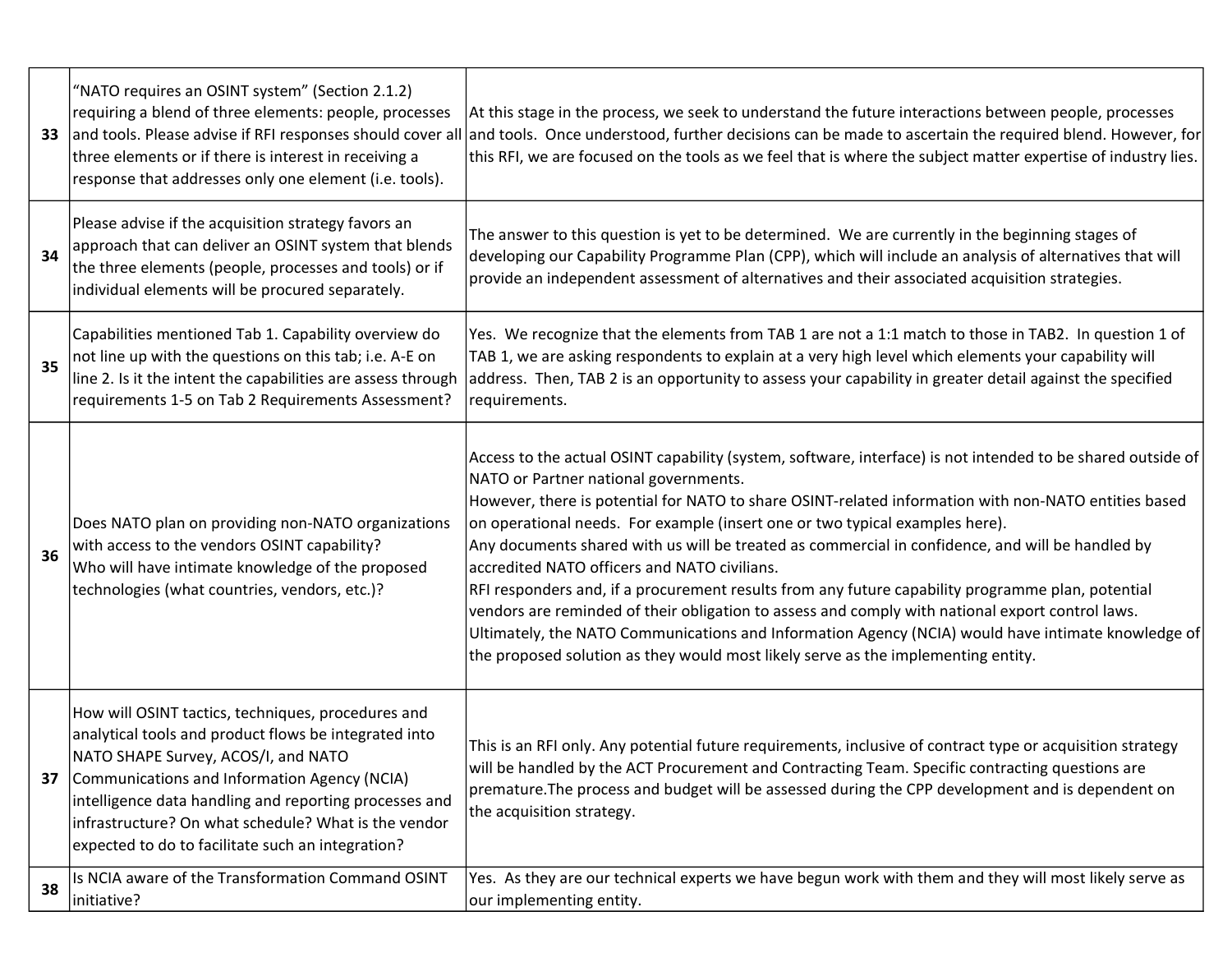| 39 | In reference to Capabilities 13: Please provide more<br>details surrounding the ROM request such as number<br>of users or licenses required.                                                                                                                                                                                                                                                                                                                                                                                                                                                                    | Specific numbers/cost drivers will be assessed during the CPP development and is highly dependent on<br>the alternative/solution selected. It would be helpful to understand how your capability would be costed<br>(per person, per site, per admin, as a service) and if you could propose cost estimates of practical use<br>cases that support a minimum of 10 locations consisting of NATO analysts and support personnel.                                            |
|----|-----------------------------------------------------------------------------------------------------------------------------------------------------------------------------------------------------------------------------------------------------------------------------------------------------------------------------------------------------------------------------------------------------------------------------------------------------------------------------------------------------------------------------------------------------------------------------------------------------------------|----------------------------------------------------------------------------------------------------------------------------------------------------------------------------------------------------------------------------------------------------------------------------------------------------------------------------------------------------------------------------------------------------------------------------------------------------------------------------|
| 40 | Is the authority seeking to obtain a single set of<br>proprietary tools or a set of best in breed market tools<br>that are open source based and fully integrateable?                                                                                                                                                                                                                                                                                                                                                                                                                                           | This RFI is intended to give industry an opportunity to provide information that would allow NATO to<br>identify prospective products, services, systems, or sub-systems and their potential benefits to the<br>delivery of the OSINT capability. Therefore, insight into both scenarios would be appreciated.                                                                                                                                                             |
| 41 | As exposed at paragraph 1.1 of the PDF - The objective<br>of this RFI is to identify emerging and/or existing<br>capabilities related to the production of Open Source<br>Intelligence (OSINT) in order to conduct exploratory<br>examination of the state-of-the-art and art-of-the-<br>possible technologies, products and services for OSINT.<br>So I understood you are looking for capabilities<br>(different ones) in the sphere of OSINT domain.                                                                                                                                                         | Yes, that is correct. The RFI is intended to give industry an opportunity to provide information that would<br>allow NATO to identify prospective products, services, systems, or sub-systems and their potential<br>benefits to the delivery of the OSINT capability.                                                                                                                                                                                                     |
| 42 | At the same time, I see at paragraph 2.1.2 the following:<br>NATO requires an OSINT system that combines user<br>experience with integrated data management,<br>predictive analytics, visual representation, and<br>operational open-source intelligence in a single<br>platform.<br>Here "OSINT system" and "single platform" are used;<br>consequently, it seems you are looking for an entire,<br>independent and self-consistent platform and not only<br>for single services, capabilities, experiences,  to<br>potentially merge into a future NATO OSINT platform<br>(as I understood at paragraph 1.1). | We are interested in exploring proposed solutions across multiple scenarios and use cases which could<br>include the following:<br>-individual products, services, systems, sub-systems from different vendors that form an integrated<br>suite/system<br>-full OSINT suite/system comprised solely of a vendor's organic sub-systems<br>-combination of the above<br>As mentioned in the RFI, any answer that can support even a portion of the requirements are welcome. |
| 43 | Is the OSINT for Tactical/Operational/strategic level or<br>all? If for all levels, does it need to be able to segment<br>the output for the required level?                                                                                                                                                                                                                                                                                                                                                                                                                                                    | OSINT will form part of the Intelligence picture presented to various levels of Command. At this stage, it<br>is not envisaged to segment the information as mentioned - rather, the intent is to enable users at all<br>levels of command to utilise the capability to conduct OSINT.                                                                                                                                                                                     |
| 44 | Would you like to be able to fuse OSINT with other<br>types of INT, either internally collected by NATO<br>ACO/HQ or by Allied Nations (reports, data lakes, live<br>stream, emails, etc.)?                                                                                                                                                                                                                                                                                                                                                                                                                     | Yes - we are interested in better understanding what is in the realm of possibility with respect to the<br>fusion of intelligence across collection disciplines, and the means to do so.                                                                                                                                                                                                                                                                                   |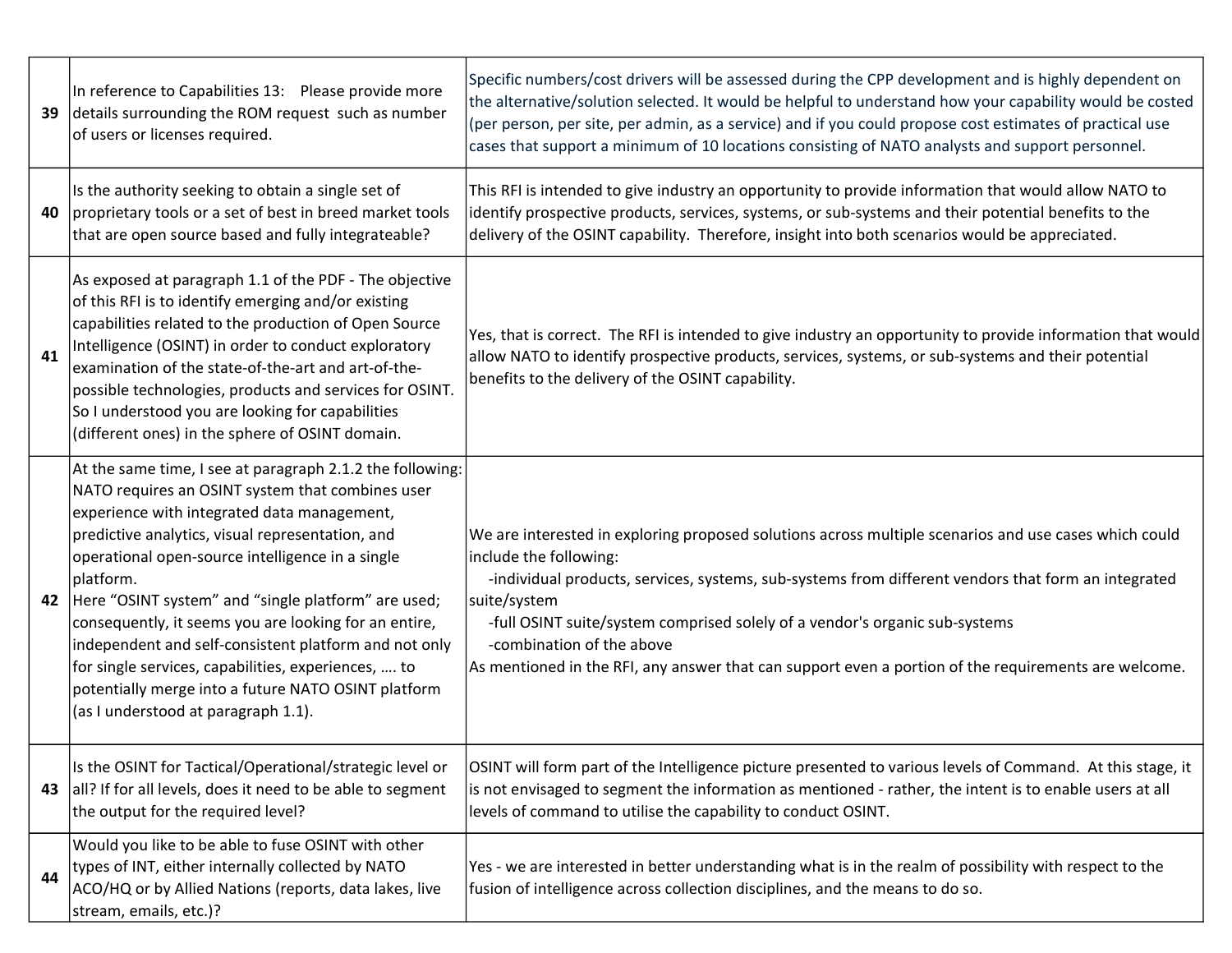|    | What is meant by "automation" of the intelligence          |                                                                                                          |
|----|------------------------------------------------------------|----------------------------------------------------------------------------------------------------------|
| 45 | cycle? In particular, are you suggesting breaking down     | We are aiming to apply "automation" to each component of the intelligence cycle aligning with our        |
|    | parts of the intelligence cycle for automation, or the     | projects of provision of data, exploitation of data and management of data.                              |
|    | cycle in its entirety?                                     |                                                                                                          |
|    | Do requirements detailed at Para 2.1.3 and in the          |                                                                                                          |
|    | questionnaire relate specifically to NATO's future OSINT   |                                                                                                          |
| 46 | capability itself, or form part of the wider NATO          | The information in Para 2.1.3 is intended to provide context and awareness. The questionnaire is         |
|    | Intelligence Enterprise into which the OSINT capability    | specifically for the OSINT capability.                                                                   |
|    | feeds.                                                     |                                                                                                          |
|    | To what extent do you view the "common digital             |                                                                                                          |
| 47 | platform" ambition as critical. Is this a developmental    | We work towards all intelligence disciplines being able to feed into INTEL-FS, a common digital platform |
|    | or current aspiration?                                     | that continues in its development process.                                                               |
| 48 | Coordinating NATO OSINT activities throughout all          | NATO works on a principle of BACO (Baseline and Continuous Operations) through Crisis to MLE             |
|    | phases of effort. What are the "phases of effort"?         | (Maximum Level of Effort).                                                                               |
|    | Referencing Requirements 1d. Coordinating NATO             |                                                                                                          |
|    | OSINT activities throughout all phases of effort. Please   | NATO works on a principle of BACO (Baseline and Continuous Operations) through Crisis to MLE             |
| 49 | explain in further detail.                                 | (Maximum Level of Effort).                                                                               |
|    | Does this entail a person dedicated to all phases of this  | These are generic terms and not specific to project phases.                                              |
|    | project?                                                   |                                                                                                          |
|    | Referencing Requirements 4d. Conveying OSINT in the        | NATO works on a principle of BACO (Baseline and Continuous Operations) through Crisis to MLE             |
| 50 | intelligence cycle at all levels of effort. Please provide | (Maximum Level of Effort). These are generic terms and not specific to project phases.                   |
|    | more detail.                                               |                                                                                                          |
|    | Incorporating legal/regulatory, environmental, and         |                                                                                                          |
| 51 | operational factors influencing or expected to influence   | Here we are asking respondents to incorporate and consider the impact of these factors into their        |
|    | the OSINT process. Please provide more clarity.            | prospective solutions to this RFI. It is the vendor's discretion as to the level of detail provided.     |
|    |                                                            | We are not seeking a Requirements or Collection Management capability with this RFI. It is our ambition  |
| 52 | Is the service provider to supply an OSINT collection      | that the future OSINT capability would be interoperable with a NATO requirements or collection           |
|    | planning and management capability?                        | Management system.                                                                                       |
|    | Is the service provider to supply full Managed             |                                                                                                          |
| 53 | Attribution and persona management capability for use      | As per the NATO OSINT Policy, this is a requirement of our capability and therefore we are seeking       |
|    | on-line?                                                   | options that provide managed attribution.                                                                |
|    | Is the authority seeking to procure the capabilities as a  |                                                                                                          |
|    | Service or to buy software separately and integrate into   | We are considering both options. Within this process, we seek to understand the alternatives available   |
| 54 | the NATO capability via the use of a Systems Integrator    | from Nations and in the commercial sector.                                                               |
|    | and Service Support supplier?                              |                                                                                                          |
|    |                                                            | It is undetermined at this time if the effort will include the requirement for the vendor to be the      |
| 55 | Will the effort include integrating it into other NATO     | integrator, however, there will be a need for the proposed solutions to meet certain integration         |
|    | systems?                                                   | requirements which will be identified during project plan development.                                   |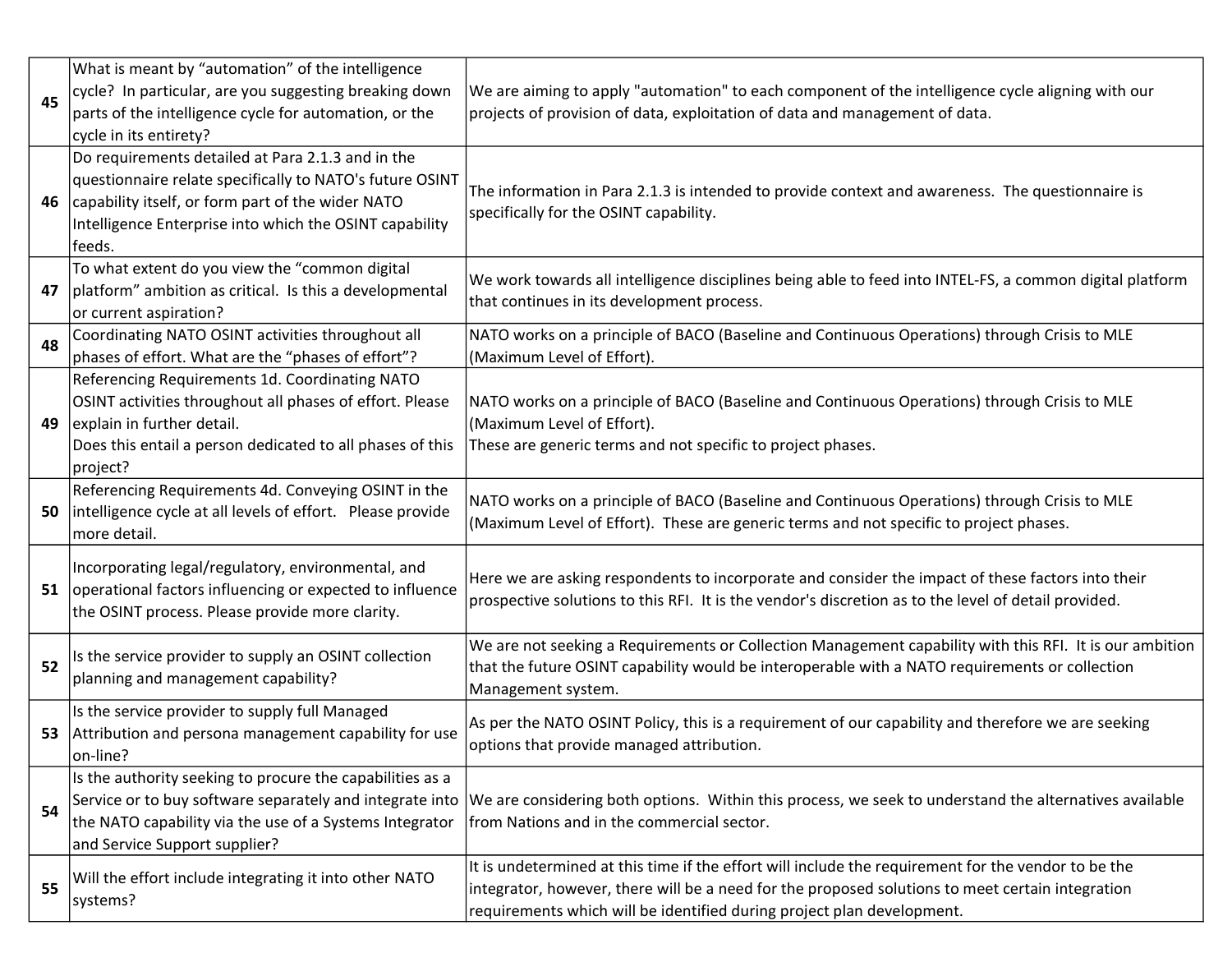| 56 | Will OSINT analysis and reporting be integrated with<br>NATO Restricted and/or NATO Secret Intelligence data<br>handling systems?                                                                                                                                             | Yes. We understand that conducting this analysis across multiple security domains is intensive.<br>However, this RFI is intended to give industry an opportunity to provide information that would allow<br>NATO to identify prospective products, services, systems, or sub-systems and their potential benefits to<br>the delivery of the OSINT capability.                                                                                                                                                                                                                                       |
|----|-------------------------------------------------------------------------------------------------------------------------------------------------------------------------------------------------------------------------------------------------------------------------------|-----------------------------------------------------------------------------------------------------------------------------------------------------------------------------------------------------------------------------------------------------------------------------------------------------------------------------------------------------------------------------------------------------------------------------------------------------------------------------------------------------------------------------------------------------------------------------------------------------|
| 57 | Will OSINT analysts be expected to operate using a non-<br>attributable web presence?                                                                                                                                                                                         | This is a requirement of our capability and therefore we are seeking options that provide managed<br>attribution. This is in accordance with the NATO OSINT Policy.                                                                                                                                                                                                                                                                                                                                                                                                                                 |
| 58 | Will OSINT analysis and production require 24x7<br>operations?                                                                                                                                                                                                                | As a requirement, the capability must be scalable throughout all phases of effort and therefore, there are<br>times when the capability will be utilised for 24 hour operations.                                                                                                                                                                                                                                                                                                                                                                                                                    |
| 59 | What are the command's expectations for software and<br>AI tool sustainment and training from the vendor? Is<br>there an IT and Data Scientist staff that would use and<br>modify the OSINT processors and AI modules or is that<br>supposed to be a vendor-managed function? | There is a training requirement and there will be technical refreshes and updates programmed into the<br>capability lifetime.<br>As for the IT and Data Scientists, we would be willing to explore all options. This RFI is intended to give<br>industry an opportunity to provide information that would allow NATO to identify prospective products,<br>services, systems, or sub-systems and their potential benefits to the delivery of the OSINT capability.                                                                                                                                   |
| 60 | Can you describe the existing OSINT/and related<br>SW/HW architecture and future transition interests.                                                                                                                                                                        | There is no current system and our NATO OSINT analysts are utilising other means to conduct OSINT.<br>Because of this gap, we are conducting this process of capability development in which the future<br>architecture will be determined during CPP development.                                                                                                                                                                                                                                                                                                                                  |
|    | What are the requirements for data processing, data<br>61 storage, system hardware, system software, cyber<br>security, etc.?                                                                                                                                                 | These are the aspects that we are developing during this CPP stage. This RFI is intended to give industry<br>an opportunity to provide information that would allow NATO to identify prospective products, services,<br>systems, or sub-systems and their potential benefits to the delivery of the OSINT capability so you can<br>help inform us in our pursuit.                                                                                                                                                                                                                                   |
| 62 | What existing systems (hardware/software) will require<br>integration or replacement?                                                                                                                                                                                         | As there is not a current capability only a repository of source data, the most critical integration will be<br>with INTEL-FS. As the OSINT capability is part of the larger "Intelligence and ISR Functional Services"<br>Programme, it will be integrated in some respects with other developing Intelligence capabilities.                                                                                                                                                                                                                                                                       |
| 63 | Will ACT require on-prem deployment? More<br>specifically, does ACT want a NATO hosted private-<br>secure or public-secure cloud, or a third party hosted<br>(HTTPS connection) environment?                                                                                  | We are considering all possibilities. This RFI is intended to give industry an opportunity to provide<br>information that would allow NATO to identify prospective products, services, systems, or sub-systems<br>and their potential benefits to the delivery of the OSINT capability so you can help inform us in our<br>pursuit.                                                                                                                                                                                                                                                                 |
| 64 | What technical level of obfuscation is required for the<br>collection (technical, attribution, deception, etc.)?                                                                                                                                                              | As per the NATO OSINT Policy, "Managed attribution (MA) will be required for NATO personnel<br>conducting OSINT collection. MA involves a solution designed to facilitate access to the Internet while<br>providing protection of the identity of the operator and organisation, and the concealment of activities.<br>Over activity should, and discreet activity must, utilise MA. When licensing requirements prohibit<br>obfuscation of the identity under MA, legal counsel must be consulted, though this should not discourage<br>the use of MA to access licensed content on the internet." |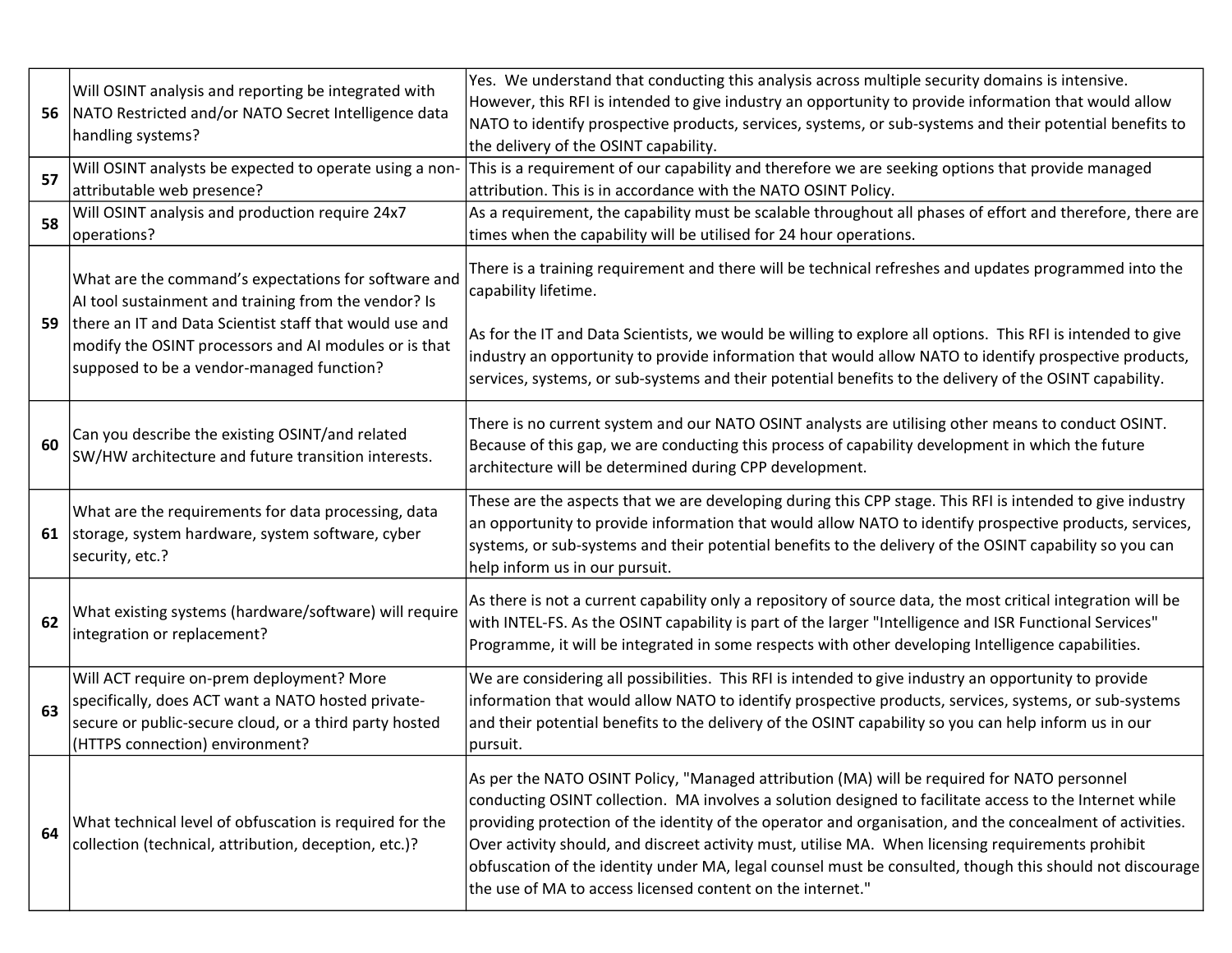| 65 | What classification (NU, NC, NS etc.) will the target<br>environment be?                                                                                                                                                                                                                       | NR and NS most likely, however there might be reason for some to be kept on NU. We understand that<br>conducting this analysis across multiple security domains is intensive. However, this RFI is intended to<br>give industry an opportunity to provide information that would allow NATO to identify prospective<br>products, services, systems, or sub-systems and their potential benefits to the delivery of the OSINT<br>capability. |
|----|------------------------------------------------------------------------------------------------------------------------------------------------------------------------------------------------------------------------------------------------------------------------------------------------|---------------------------------------------------------------------------------------------------------------------------------------------------------------------------------------------------------------------------------------------------------------------------------------------------------------------------------------------------------------------------------------------------------------------------------------------|
| 66 | Are there other tools or platforms already in use that<br>can be integrated with for accomplishing the mission?                                                                                                                                                                                | As there is not a current capability only a repository of source data, the most critical integration will be<br>with INTEL-FS. As the OSINT capability is part of the larger "Intelligence and ISR Functional Services"<br>Programme, it will be integrated in some respects with other developing Intelligence capabilities.                                                                                                               |
| 67 | How many NATO partner platforms/technologies is<br>there a potential for integrating with?                                                                                                                                                                                                     | At this time, we do not foresee any requirement to integrate with NATO partner platforms as this is<br>intended to be a NATO system.                                                                                                                                                                                                                                                                                                        |
| 68 | Please provide additional context into this question.<br>What is meant by "What level of capability/system<br>maintenance must be performed by your organization?<br>Is NATO looking to know the frequency or methodology<br>(scrum, waterfall etc.).<br>What is meant by Level of capability? | We are looking to gain insight into how your capability is employed now. Insight into methodology is<br>helpful and responses on frequency will help us appropriately plan timelines and budgets within the CPP<br>stage.<br>In this context, we were using capability and system as interchangeable referring to the maintenance that<br>must be performed.                                                                                |
| 69 | Referencing Requirement 3d. Combining, collating and<br>registering receipt of information from all-source<br>intelligence capabilities.<br>Further clarification needed<br>on "all-source intelligence" - data types, structures, and<br>storage?                                             | We are determining these specifics in the CPP process as we know we will need to combine, collate and<br>register all data and information from open sources. However, for analysis we might have<br>information/intelligence from other collection discipline or all source to be incorporated into our analysis<br>or cue further searches.                                                                                               |
| 70 | What is the ideal method of data consumption? I.e. API<br>COTs Platform, Government proprietary dashboard,<br>etc.?                                                                                                                                                                            | We are considering all possibilities. This RFI is intended to give industry an opportunity to provide<br>information that would allow NATO to identify prospective products, services, systems, or sub-systems<br>and their potential benefits to the delivery of the OSINT capability so you can help inform us in our<br>pursuit.                                                                                                         |
| 71 | We presumes that a single set of tools and GUIs will be<br>provided incorporating common functionality, data<br>normalization, ontologies and taxonomies, data format<br>and meta data by type format etc. across NATO users.<br>Is this a correct assumption?                                 | This is one possibility and a reasonable assumption. However, this RFI is intended to give industry an<br>opportunity to provide information that would allow NATO to identify prospective products, services,<br>systems, or sub-systems and their potential benefits to the delivery of the OSINT capability so you can<br>help inform us in our pursuit.                                                                                 |
| 72 | Is there currently public documentation that outlines<br>what integrating with the NATO enterprise information<br>systems environment would look like?                                                                                                                                         | We are assessing what documentation can be released. Further answers will be provided at a later time.<br>Some documents can be found on : https://nso.nato.int/nso/home/main/home<br>Generic FMN documents will be made available on : https://www.act.nato.int/contracting/rfi-act-sact-22-<br>59                                                                                                                                         |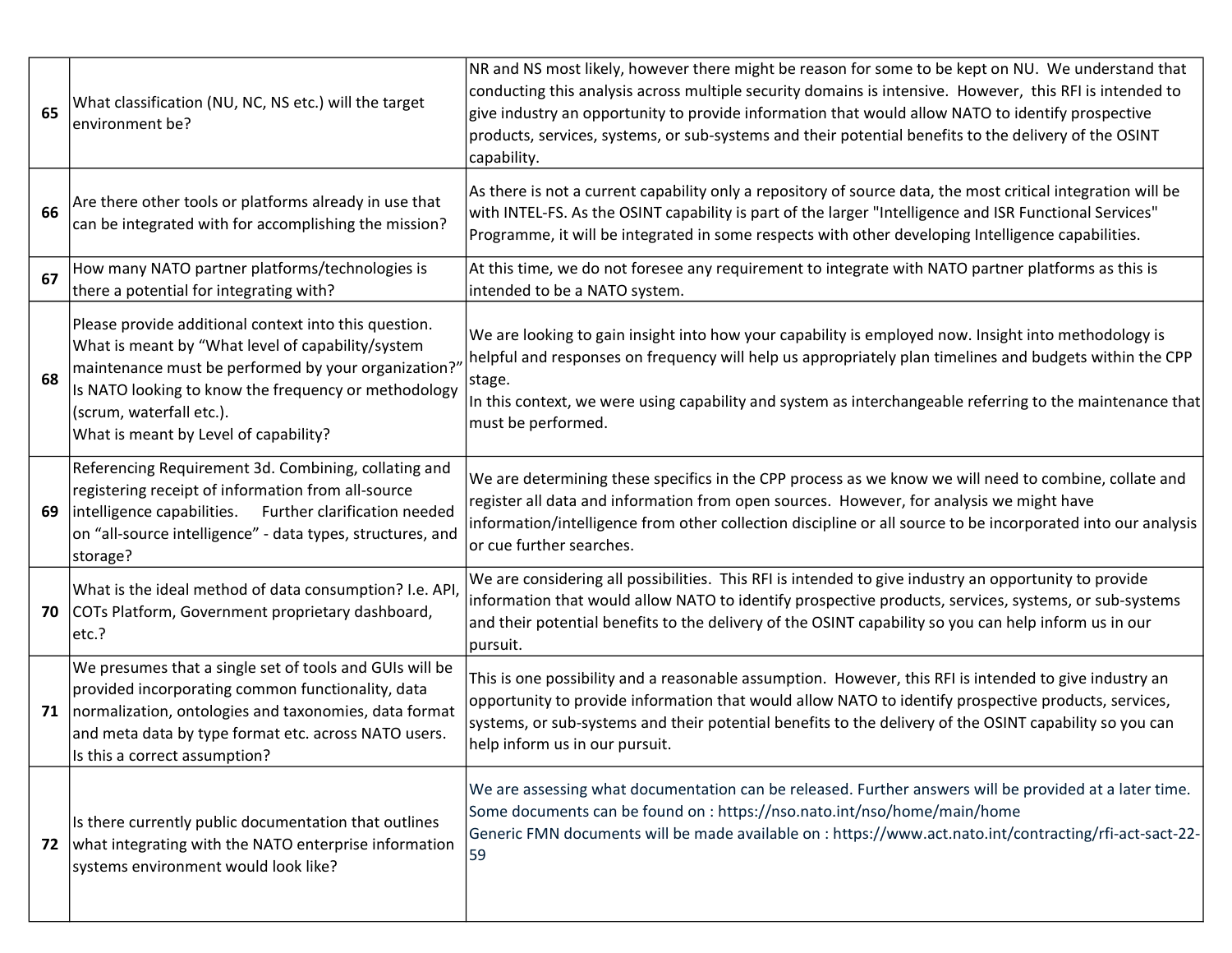| 73 | Is there a requirement to provide enrichment of<br>collected data through the use of a centralized set of AI<br>Driven enrichment bots e.g. entity extraction, image<br>enhancement, document translation, IMINT annotation<br>etc.? | We were envisioning entity extraction and others as part of the advanced analytics within the<br>Exploitation of Data. Document translation within the Provisioning of Data.<br>We are considering all possibilities. This RFI is intended to give industry an opportunity to provide<br>information that would allow NATO to identify prospective products, services, systems, or sub-systems<br>and their potential benefits to the delivery of the OSINT capability so you can help inform us in our<br>pursuit.                                                                                                                                                                                                                                                         |
|----|--------------------------------------------------------------------------------------------------------------------------------------------------------------------------------------------------------------------------------------|-----------------------------------------------------------------------------------------------------------------------------------------------------------------------------------------------------------------------------------------------------------------------------------------------------------------------------------------------------------------------------------------------------------------------------------------------------------------------------------------------------------------------------------------------------------------------------------------------------------------------------------------------------------------------------------------------------------------------------------------------------------------------------|
| 74 | or Data Feed capability?                                                                                                                                                                                                             | Is NATO looking for an OSINT Platform, Dynamic Search  NATO is seeking a OSINT Platform that would integrate both methods into the provision of data - Data<br>Feeds typically from subscription services enhanced by Dynamic Search and a crawler or scraper.                                                                                                                                                                                                                                                                                                                                                                                                                                                                                                              |
| 75 | Does NATO SACT have an incumbent OSINT<br>solution/provider - if so who and how many user<br>licenses procured?<br>R#43                                                                                                              | NATO does not have a current or legacy OSINT capability. However, NATO does have OSINT analysts who<br>are utilising methods to conduct Open Source Intelligence according to current NATO doctrine and policy.<br>NATO does maintain centralized access to subscription services for analysts.<br>As for number of users and licenses : specific numbers/cost drivers will be assessed during the CPP<br>development and is highly dependent on the alternative/solution selected. It would be helpful to<br>understand how your capability would be costed (per person, per site, per admin, as a service) and if you<br>could propose cost estimates of practical use cases that support a minimum of 10 locations consisting of<br>NATO analysts and support personnel. |
| 76 | Please advise a ROM estimate on how many persistent<br>searches the solution should support.                                                                                                                                         | At this stage in the process, we seek to understand the future needs in order to determine the number<br>that could be required. We are developing estimations based on what we currently have for our<br>subscription services.                                                                                                                                                                                                                                                                                                                                                                                                                                                                                                                                            |
| 77 | What data sources are most important for this<br>capability?<br>Is the majority of this data text-based?<br>Or is there interest in audio/images?                                                                                    | NATO wants to understand what Industry can provide from the collection of raw data through the<br>development of finished intelligence products across all domains.<br>This can include, but is not limited to text-based data, audio, images,                                                                                                                                                                                                                                                                                                                                                                                                                                                                                                                              |
| 78 | The documents reference language translation; are<br>there languages that are the highest priority?                                                                                                                                  | There are priority languages grouped in three categories: 1) NATO operating languages (English and<br>French), 2) NATO national languages, 3) NATO Areas of Interest.                                                                                                                                                                                                                                                                                                                                                                                                                                                                                                                                                                                                       |
| 79 | In terms of collection and data sources, does ACT want<br>just API-based information or is there a use case for<br>false / managed online personas?                                                                                  | As per NATO OSINT policy, NATO OSINT intelligence analysts will never utilise false personas to collect,<br>however, we will require managed attribution.                                                                                                                                                                                                                                                                                                                                                                                                                                                                                                                                                                                                                   |
| 80 | Is there a defined list of what is considered OSINT vs<br>non-OSINT data sources?                                                                                                                                                    | We do not have a defined list.<br>We have overarching definitions of what we consider open sources the list is selective but not exhaustive<br>list of types of sources commonly used as per the NATO OSINT Policy: public speaking forums, public<br>documents, public broadcasts, internet, social media, and grey literature.                                                                                                                                                                                                                                                                                                                                                                                                                                            |
| 81 | Exploitation of open sources.<br>To clarify, does this mean "collection of data from open<br>sources"?                                                                                                                               | "Collection of data from open sources" is really the "Provision of Data" or the Collect task in the<br>Intelligence Cycle. The "exploitation of open sources" or what we have entitled "Exploitation of Data"<br>pertains to the processing and analysis.                                                                                                                                                                                                                                                                                                                                                                                                                                                                                                                   |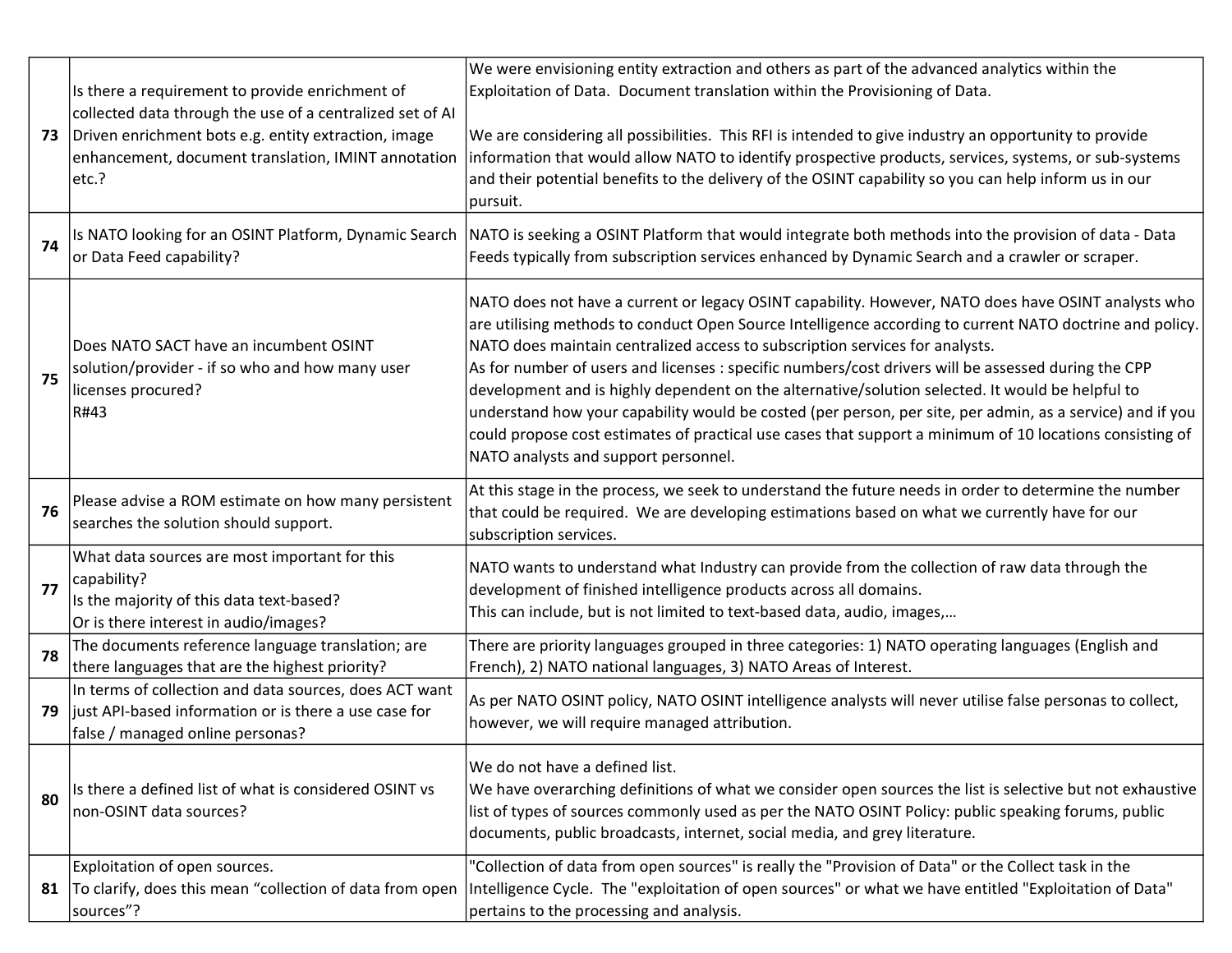| 82 | for?<br>What data sources are the most important and do you<br>have requirements for deep and dark web sources?                                                                                                                                                                                                     | What types of open-source information is NATO looking See above answers for some of the data sources NATO is interested in accessing. We have a list of<br>subscription services we maintain access for and have begun to develop priorities for future access.<br>Additionally, in accordance with the NATO OSINT Policy, NATO OSINT analysts will not access the deep or<br>dark web.                                        |
|----|---------------------------------------------------------------------------------------------------------------------------------------------------------------------------------------------------------------------------------------------------------------------------------------------------------------------|--------------------------------------------------------------------------------------------------------------------------------------------------------------------------------------------------------------------------------------------------------------------------------------------------------------------------------------------------------------------------------------------------------------------------------|
| 83 | There are different methods of collecting data; i.e.<br>analysts researching online (anonymously), Vendor<br>procuring and ingesting data sets; NATO procures data<br>sets. Which capabilities are envisioned under this RFI?                                                                                       | See above answers from some of the data sources. All that are listed are of interest to NATO.<br>However, this RFI is intended to give industry an opportunity to provide information that would allow<br>NATO to identify prospective products, services, systems, or sub-systems and their potential benefits to<br>the delivery of the OSINT capability therefore insight into your preferred methods would be appreciated. |
| 84 | Does the authority require the ability to identify most<br>relevant social media and on-line blogs/webspheres etc<br>on a mission or country basis?                                                                                                                                                                 | Yes. This is one of our requirements implied in 3.b. incorporating automated collection, evaluation,<br>analysis, integration, and interpretation of collected open source information and in 1.d. coordinating<br>NATO OSINT activities throughout all phases of effort.                                                                                                                                                      |
| 85 | Does the authority require the provisioned service to<br>facilitate searching in natural language of the target<br>countries/locations and to translate the received data<br>into any language?                                                                                                                     | Yes. We would like to have this ability on a larger scale.                                                                                                                                                                                                                                                                                                                                                                     |
| 86 | Does any solution and application provided have to<br>provide multi language GUI or can the system be<br>provided in English only or are there likely multiple<br>instances for different countries?                                                                                                                | The user experience can be enabled through the English language.                                                                                                                                                                                                                                                                                                                                                               |
| 87 | Are there any types of analysis or patterns that are<br>particularly important to NATO? (i.e. sentiment analysis<br>of specific groups of people, relation extraction<br>between entities?)                                                                                                                         | NATO wants to understand what Industry can provide from the collection of raw data through the<br>development of finished intelligence products across all domains. This can include, but is not limited to<br>sentiment analysis of specific groups of people, relation extraction between entities                                                                                                                           |
| 88 | What is meant by "visual representation" in the scope of<br>NATO's future OSINT capability? Which NATO platforms<br>are the representations envisaged (e.g. CoreGIS)?                                                                                                                                               | 'Visual representation" could be situational but it could also be relational. For situational, yes, NATO<br>currently uses CoreGIS but that does not discount other representations.                                                                                                                                                                                                                                           |
| 89 | In reference to Requirement 3a. Providing an integrated<br>suite of software tools that automate and enable NATO<br>OSINT processes, activities and information<br>management across a range of tasks including: data<br>analysis, modelling, simulation and horizon scanning.<br>Please define "horizon scanning". | NATO does not have an official definition. However, horizon scanning, in this context, implies, looking<br>ahead to anticipate emerging trends, issues, opportunities and, most importantly, threats.                                                                                                                                                                                                                          |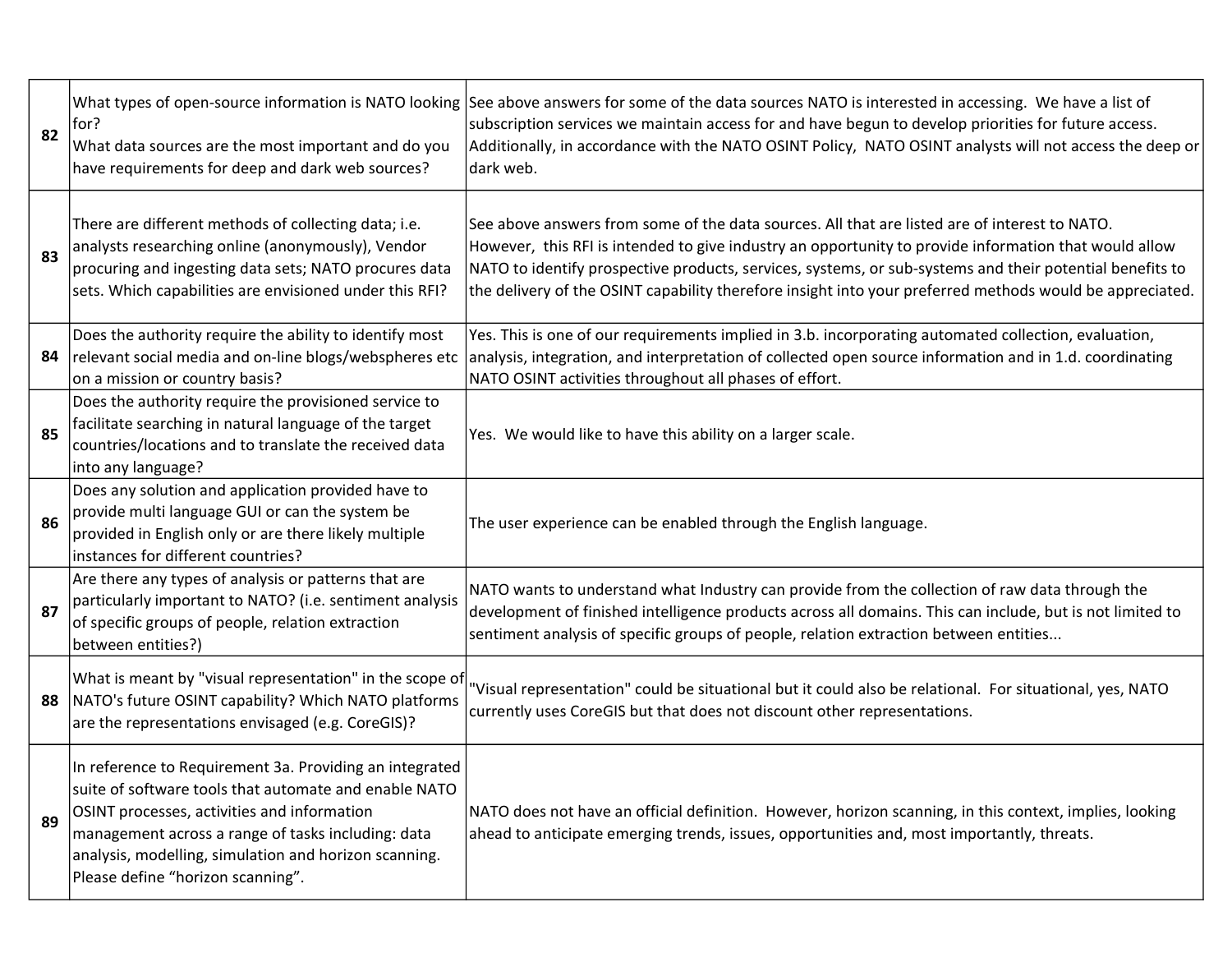| 90 | As it pertains to: "Integrated and coordinated working<br>environment for intelligence sharing in near-real time<br>both within the OSINT community and integrated with<br>other collection disciplines in order to produce fused<br>actionable intelligence."<br>a. What type of intelligence sharing does NATO typically nations.<br>perform with the OSINT community and<br>b. is that relationship focused more on leveraging | The future process we expect to have the relationship both ways: NATO sharing within the NATO<br>Command Structure and then to member nations but also leveraging shared data from the member                                                                                                                                                                                                                        |
|----|-----------------------------------------------------------------------------------------------------------------------------------------------------------------------------------------------------------------------------------------------------------------------------------------------------------------------------------------------------------------------------------------------------------------------------------|----------------------------------------------------------------------------------------------------------------------------------------------------------------------------------------------------------------------------------------------------------------------------------------------------------------------------------------------------------------------------------------------------------------------|
|    | shared data rather than sharing?<br>As it pertains to: "Access to deeper collection sources of                                                                                                                                                                                                                                                                                                                                    |                                                                                                                                                                                                                                                                                                                                                                                                                      |
| 91 | open source information shared across the OSINT<br>community and with other Communities of Interest with<br>insight into fidelity of sources and information."<br>a. Does NATO have communities of interest that NATO<br>works with today or<br>b. is NATO looking for the vendor(s) to determine what<br>communities are worth sharing data with?                                                                                | The NATO intelligence community will continue to share with identified communities of interest. We are<br>always looking for linkages to others so that our capabilities maybe be mutually beneficial and supportive<br>of the entire Alliance.                                                                                                                                                                      |
| 92 | What does the workflow require?<br>Is the output for reports, briefing, decision making, etc.?                                                                                                                                                                                                                                                                                                                                    | The workflow does require both reports and briefings and could require long term assessments.                                                                                                                                                                                                                                                                                                                        |
| 93 | Does the authority require all data collected to be<br>catalogued and for the catalogued to be searchable<br>within and across multiple security domains?                                                                                                                                                                                                                                                                         | For the first part of the question, the answer is yes, NATO requires the collected data to be catalogued<br>and searchable.<br>As for the searchability within and across multiple security domains, we are interested in understanding<br>what is in the realm of possible and what industry is able to provide; specific use cases/scenarios, and<br>recommendations would be helpful.                             |
| 94 | Are the reports to be created automatically to NATO<br>standard formats using AI technologies or does the user<br>require the ability to copy/paste data into specific<br>country formats?                                                                                                                                                                                                                                        | We would like the ability for the capability to allow for both as we do not have a standardised OSINT<br>report at this time.                                                                                                                                                                                                                                                                                        |
| 95 | When sharing in near-real time both within the OSINT<br>community is stated, can we assume this to mean<br>"NATO OSINT community" rather than NATO member<br>and partner nations?                                                                                                                                                                                                                                                 | NATO OSINT Community is the priority for sharing in near-real time.                                                                                                                                                                                                                                                                                                                                                  |
| 96 | The documents mention evaluation using current and<br>does the OSINT need to go back to? (e.g., historical<br>loading vs. real-time).                                                                                                                                                                                                                                                                                             | At this stage in the process, we seek to understand the future needs in order to determine how far back<br>historical open source information. How far back in time we would like to access. We are developing estimations based on what we currently use for our<br>subscription services in order to evaluate the adequate length of time. We also have our historical<br>repository that we can and will analyse. |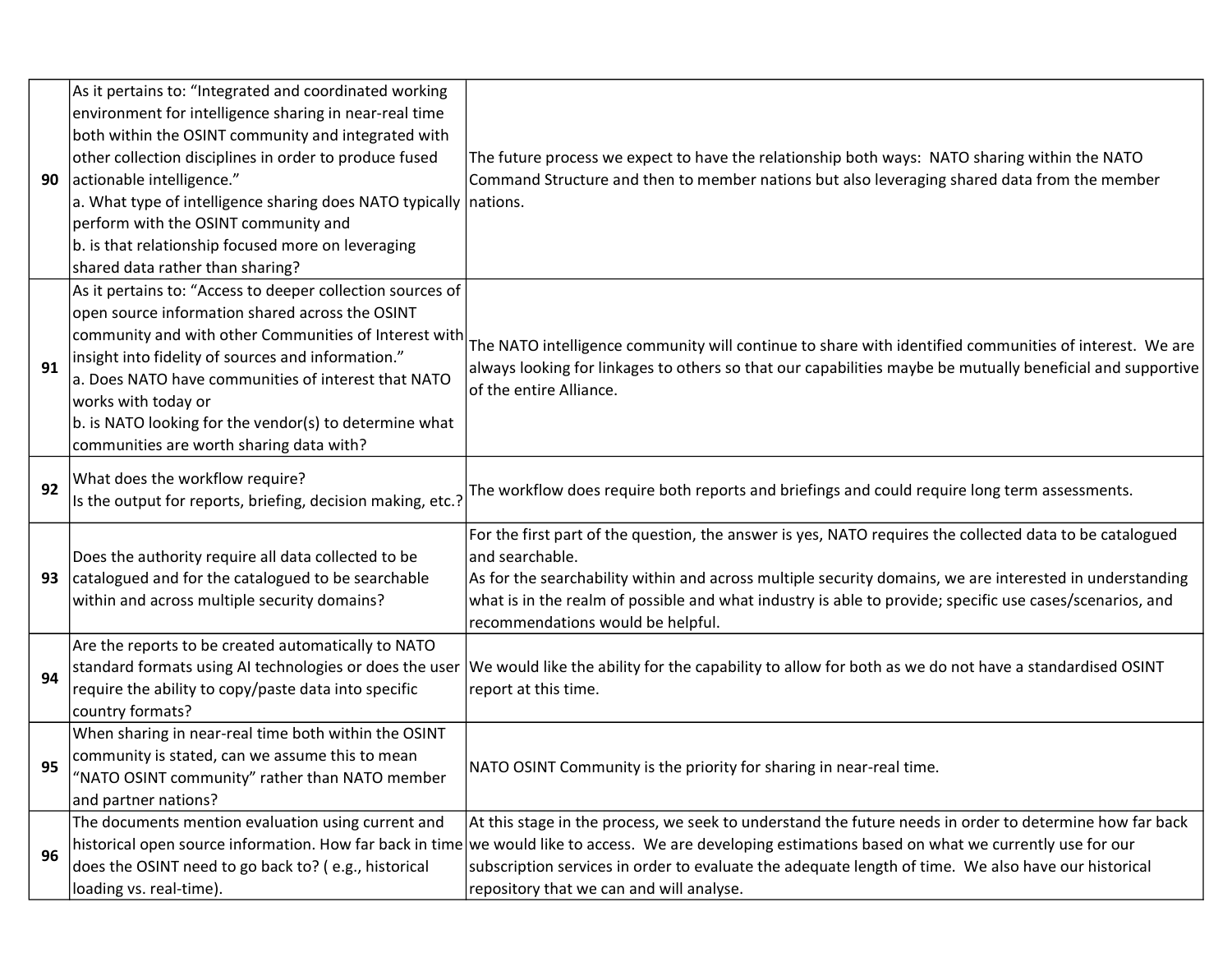| 97  | Referencing Requirements 5g. Accessing legacy OSINT<br>resources and repositories and exchanging information<br>with other Intelligence, Surveillance and<br>Reconnaissance (ISR) infrastructure. Please define<br>legacy.                        | NATO maintains a repository of sources, mostly from subscription services. This is not a legacy OSINT<br>capability rather a legacy database that we would like to maintain access.                                                                                                                                                                          |
|-----|---------------------------------------------------------------------------------------------------------------------------------------------------------------------------------------------------------------------------------------------------|--------------------------------------------------------------------------------------------------------------------------------------------------------------------------------------------------------------------------------------------------------------------------------------------------------------------------------------------------------------|
| 98  | Is the historic data to be catalogued and searchable<br>from current repositories (i.e. operate a NATO data<br>mesh for OSINT) or is the authority seeking to<br>consolidate all existing and future OSINT data into a<br>single OSINT data lake? | Either could be acceptable. However, this RFI is intended to give industry an opportunity to provide<br>information that would allow NATO to identify prospective products, services, systems, or sub-systems<br>and their potential benefits to the delivery of the OSINT capability therefore insight into your preferred<br>methods would be appreciated. |
| 99  | What is meant by "integrated data management" in the<br>scope of NATO's future OSINT capability? In particular,<br>is source data in-scope?                                                                                                       | Integrated data management" truly implies the ability to store, access, retrieve and disseminate OSINT<br>at different steps within the Intelligence cycle. In reference to "source data", yes, it is within the scope of<br>these requirements.                                                                                                             |
| 100 | Referencing Requirements 4f. The ability to disseminate<br>NATO OSINT by conducting lessons learned. Please<br>provide more detail on requirement. Are regular survey<br>and quality assessment reporting needed?                                 | In any organisation/operation, lessons can be learned from experience and be put to good use in terms<br>of continued organisational and procedural improvement. We would like the capability to be able to<br>capture lessons learned and then technology lessons learned adopted in upgrades.                                                              |
| 101 | What clearances (US National and/or NATO) will OSINT<br>analysts be expected to possess and use?                                                                                                                                                  | This RFI is focused on the tools/technology aspect of the capability and not the people. If you require<br>further clarification or are referencing OSINT as a service, please contact us.                                                                                                                                                                   |
| 102 | What kind of analytical experience will OSINT analysts<br>be expected to possess?                                                                                                                                                                 | This RFI is focused on the tools/technology aspect of the capability and not the people. If you require<br>further clarification or are referencing OSINT as a service, please contact us.                                                                                                                                                                   |
| 103 | What accommodations does the command make for<br>remote work by OSINT analysts, especially if there is<br>resurgence of the Corona Virus which affects the Forces<br>Command/Transformation Command compound in<br>Norfolk?                       | This RFI is focused on the tools/technology aspect of the capability and not the people. If you require<br>further clarification or are referencing OSINT as a service, please contact us.                                                                                                                                                                   |
|     | How will OSINT analysts be safeguarded at the facility<br>104 under elevated Force Protection Conditions and from<br>threat actor cyber attack?                                                                                                   | This RFI is focused on the tools/technology aspect of the capability and not the people. If you require<br>further clarification or are referencing OSINT as a service, please contact us.                                                                                                                                                                   |
|     | What security safeguards, handling, storage procedures<br>105 and levels would be expected to be used by OSINT<br>analysts?                                                                                                                       | This RFI is focused on the tools/technology aspect of the capability and not the people or processes,<br>necessarily. If you require further clarification or are referencing OSINT as a service, please contact us.                                                                                                                                         |
| 106 | How many users does NATO anticipate leveraging the<br>system?                                                                                                                                                                                     | The system will be utilised within a minimum of 10 locations, each consisting of NATO analysts and<br>support personnel. The numbers will be assessed during the CPP development and is dependent on the<br>alternative selected.                                                                                                                            |
| 107 | How many member organizations does NATO anticipate<br>leveraging the system?                                                                                                                                                                      | The system will be utilised within a minimum of 10 locations, each consisting of NATO analysts and<br>support personnel. The numbers will be assessed during the CPP development and is dependent on the<br>alternative selected.                                                                                                                            |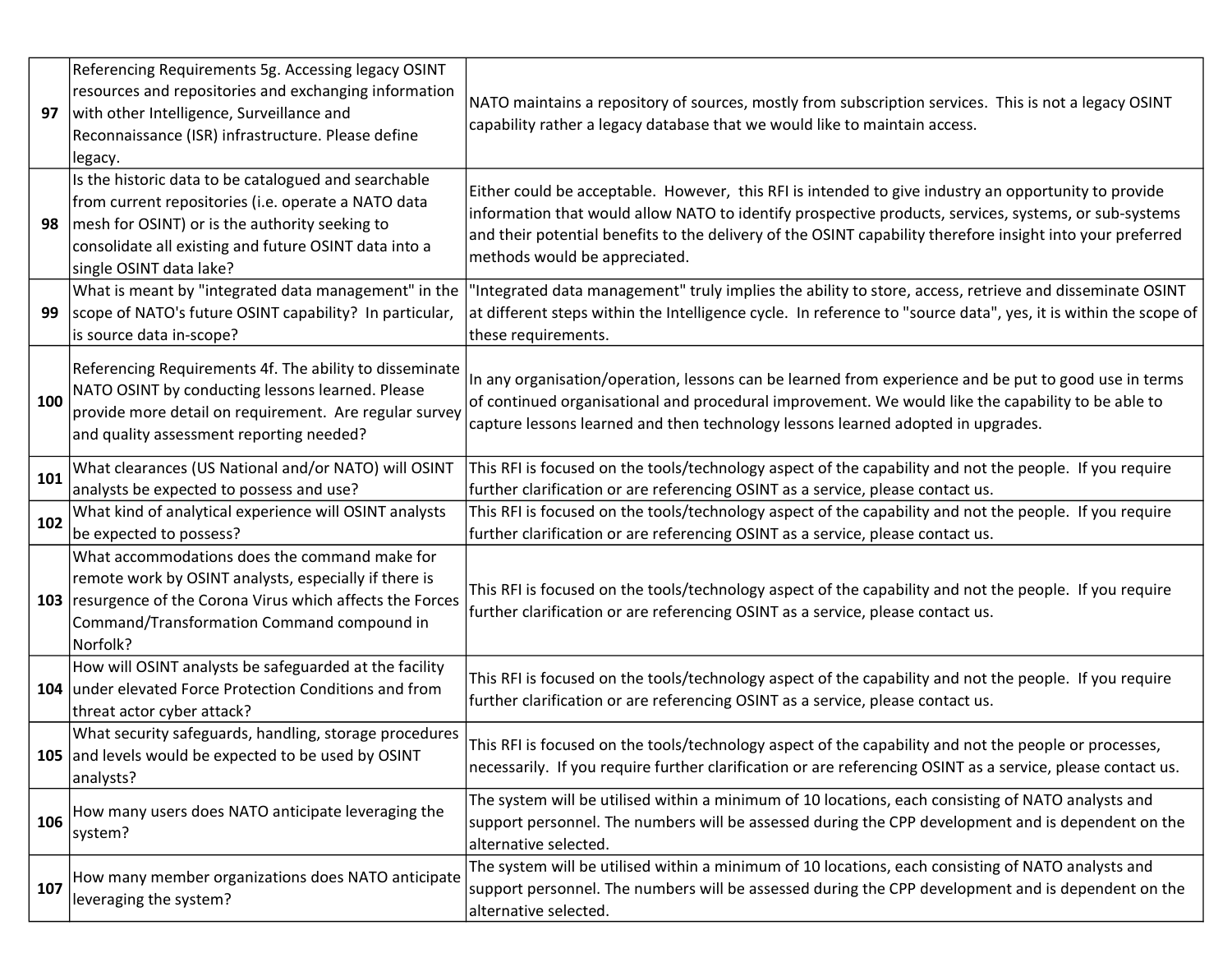|     | What is the personnel scope of OSINT analysis                                                                                               | The system will be utilised within a minimum of 10 locations, each consisting of NATO analysts and                                                                                                                                                                                                                                                                                                                                                                |
|-----|---------------------------------------------------------------------------------------------------------------------------------------------|-------------------------------------------------------------------------------------------------------------------------------------------------------------------------------------------------------------------------------------------------------------------------------------------------------------------------------------------------------------------------------------------------------------------------------------------------------------------|
|     | 108 operations (approximate FTE effort expected given                                                                                       | support personnel. The numbers and budget will be assessed during the CPP development and is                                                                                                                                                                                                                                                                                                                                                                      |
|     | budgets and technology automation goals)?                                                                                                   | dependent on the alternative selected.                                                                                                                                                                                                                                                                                                                                                                                                                            |
|     | Number 13 under Capability Overview NATO is<br>109 requesting a ROM pricing estimate. How many users wi<br>be accessing the OSINT solution? | The system will be utilised within a minimum of 10 locations, each consisting of NATO analysts and<br>support personnel. The numbers will be assessed during the CPP development and is dependent on the<br>alternative selected. However, we would like to understand how the access would be costed and if it is<br>per person or per site for your capability or service.                                                                                      |
|     | Interacting with all relevant players within the process                                                                                    |                                                                                                                                                                                                                                                                                                                                                                                                                                                                   |
| 110 | of directing, collecting, processing and disseminating                                                                                      | There are relevant players as personnel, organizations and systems. Personnel would be other analysts,                                                                                                                                                                                                                                                                                                                                                            |
|     | NATO OSINT. Who are considered the "relevant<br>players"?                                                                                   | organisations would be from the other sites and systems would be integrating systems like INTEL-FS.                                                                                                                                                                                                                                                                                                                                                               |
|     | Under number 14 of the capability overview, NATO is                                                                                         | The system will be utilised within a minimum of 10 locations, each consisting of NATO analysts and                                                                                                                                                                                                                                                                                                                                                                |
|     | requesting the cost and resource implications for                                                                                           | support personnel. The numbers will be assessed during the CPP development and is dependent on the                                                                                                                                                                                                                                                                                                                                                                |
|     | 111 training of staff. How many staff will require training?<br>And would NATO prefer the training be onsite, or                            | alternative selected. However, we would like to understand how the training would be costed and if it is<br>per person or per site or per administration and if that varies on line or onsite. Onsite initial training                                                                                                                                                                                                                                            |
|     | virtual?                                                                                                                                    | would always be beneficial.                                                                                                                                                                                                                                                                                                                                                                                                                                       |
|     | What type of training burden is required / expected                                                                                         | We envision different levels of training for different functions within the capability - user, advanced user,                                                                                                                                                                                                                                                                                                                                                     |
| 112 | from the vendor? What type of user / level of<br>experience should the solution be aimed at                                                 | administrator, and/or data scientist are all possibilities. The details would be worked out during CPP                                                                                                                                                                                                                                                                                                                                                            |
|     | (advanced/intermediate/basic user)?                                                                                                         | development and are dependent on the alternative selected.                                                                                                                                                                                                                                                                                                                                                                                                        |
| 113 | Are the training solutions to be on-line, classroom based<br>or a mixture of both?                                                          | The system will be utilised within a minimum of 10 locations, each consisting of NATO analysts and<br>support personnel. The numbers will be assessed during the CPP development and is dependent on the<br>alternative selected. However, we would like to understand how the training would be costed and if it is<br>per person or per site or per administration and if that varies on line or onsite. Onsite initial training<br>would always be beneficial. |
|     | Can commercial vendors receive the "NATO OSINT                                                                                              | We are assessing what documentation can be released. Further answers will be provided at a later time.                                                                                                                                                                                                                                                                                                                                                            |
|     | 114 Policy"? This will be needed to ensure our capabilities                                                                                 | Some documents are available on the NATO Standardisation Office (NSO) website                                                                                                                                                                                                                                                                                                                                                                                     |
|     | legally match your authorities.                                                                                                             | (https://nso.nato.int/nso/home/main/home) however, the NATO OSINT Policy is not currently releasable.                                                                                                                                                                                                                                                                                                                                                             |
|     | 115   what are the FMN compliance requirements?                                                                                             | Further information on FMN can be provided at a later date as we determine releasability. Remember,                                                                                                                                                                                                                                                                                                                                                               |
|     |                                                                                                                                             | the final capability will be required to be FMN compliant, but the absence of direct knowledge and<br>experience should not preclude submission to the RFI.                                                                                                                                                                                                                                                                                                       |
|     | In the authority's mind, what is the difference between                                                                                     | Data and Information exists with the provisioning of data in the Collect step of the Intelligence Cycle.                                                                                                                                                                                                                                                                                                                                                          |
|     | 116 data and information as it pertains to the intelligence                                                                                 | Within the Analyze step, this data and information is processed into Intelligence (knowledge and wisdom                                                                                                                                                                                                                                                                                                                                                           |
|     | cycle?                                                                                                                                      | in the data pyramid).                                                                                                                                                                                                                                                                                                                                                                                                                                             |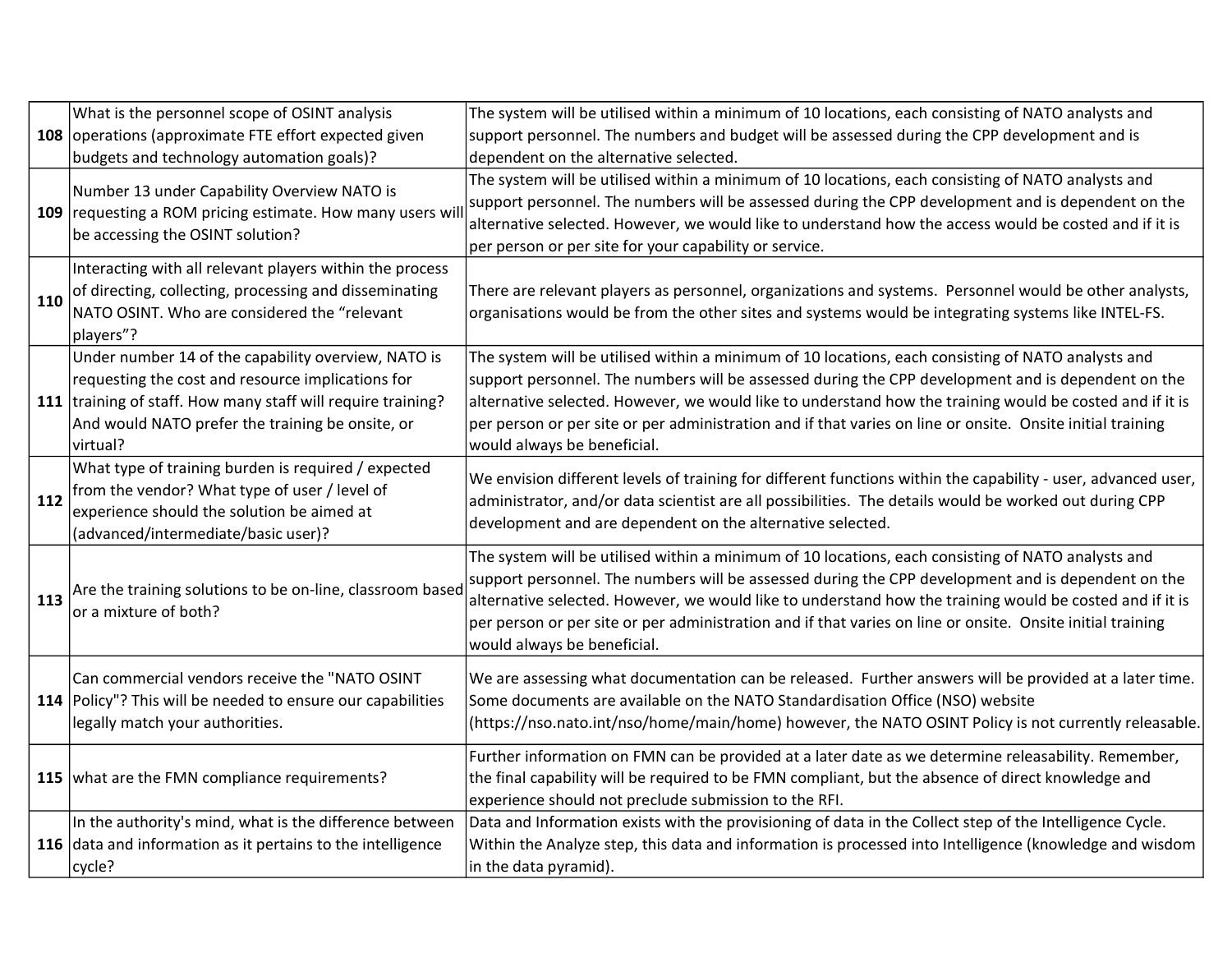|     | Does the authority intend to implement the "design,<br>develop, deploy" methodology for automation of<br>human processes pertaining to collection and<br>117   processing/exploitation of raw data? How does the<br>authority view the importance of the user interface in<br>the context of efficiently building the data and analytic<br>layers for machine learning?                                                   | The methodology has not yet been determined as we are in the RFI stage.<br>As the solution has not yet been determined, we are not able to comment on the level of importance<br>given to UI just yet, however, it will likely be important.                                                                                                                                                                       |
|-----|---------------------------------------------------------------------------------------------------------------------------------------------------------------------------------------------------------------------------------------------------------------------------------------------------------------------------------------------------------------------------------------------------------------------------|--------------------------------------------------------------------------------------------------------------------------------------------------------------------------------------------------------------------------------------------------------------------------------------------------------------------------------------------------------------------------------------------------------------------|
|     | Has the authority given consideration to the need for<br>118 the system to be modular to account for advances in<br>AI/ML and particularly in the tool market?                                                                                                                                                                                                                                                            | Modularity might benefit our system given the advancements of AI/ML, however this should not<br>preclude vendors from responding if their system is designed otherwise.                                                                                                                                                                                                                                            |
|     | If NATO need the provider to supply technical or<br>119 analytical help from Industry, where would that<br>resource be located?                                                                                                                                                                                                                                                                                           | The work will be performed at location(s) determined by the Implementing Entity much later in the<br>process. We are still in the RFI stage, therefore, the answer to this question has yet to be determined.                                                                                                                                                                                                      |
| 120 | Q72 Are you looking for Rapid Minimum Viable<br>capability to begin with?                                                                                                                                                                                                                                                                                                                                                 | We are exploring, and interested in, all possibilities.                                                                                                                                                                                                                                                                                                                                                            |
|     | Your procurement website is not that easy to monitor.<br>121 Will respondents to the RFI be informed by email when<br>the next stage of the procurement process is released.                                                                                                                                                                                                                                              | No, there is no email notification, but vendors are invited to sign up for the RSS feed located on the<br>contracting site: https://www.act.nato.int/rss/budfin<br>Procurement opportunities are also distributed to national delegations for further distribution to national<br>industry.                                                                                                                        |
| 122 | Good Morning, related to question 45 and 46. So are<br>you looking for services or an entire system or both?<br>The doubt is because you answered yes to both. Thank<br>you                                                                                                                                                                                                                                               | We are considering both options. We feel that there may be products, services, systems, or sub-systems<br>that could be included into a single platform for an integrated user experience. The RFI is intended to<br>give industry an opportunity to provide information that would allow NATO to identify prospective<br>solutions and their potential benefits therefore insight into both would be appreciated. |
| 123 | Are you going to merge different capabilities from<br>multiple vendors before the potential and future RFP?<br>My question because you ask for different type of<br>capabilities and not only for an entire system.<br>Or perhaps will you provide different and specific RFP<br>related to each capability you are interested in?<br>Please insert also these questions into you final report<br>with answers. Thank you | This could be a possibility that will be examined in our Analysis of Alternatives. At this time, vendors are<br>reminded that this is an RFI only and the details of any future RFP are premature as we have yet to<br>analyse the alternatives to determine the recommended solution.                                                                                                                             |
|     | A question related to NDA considering in the excel it's<br>asked to share costs about services and licenses.<br>I see NDA references are into the PDF but not in the<br>124 excel and we'll send you only the excel.<br>How can we sign it before (or while) answering the RFI?<br>Is there any implicit acceptance of the NDA rules within<br>the excel? Thank you                                                       | The excel questionnaire is part of the RFI, therefore, covered under the NDA.                                                                                                                                                                                                                                                                                                                                      |